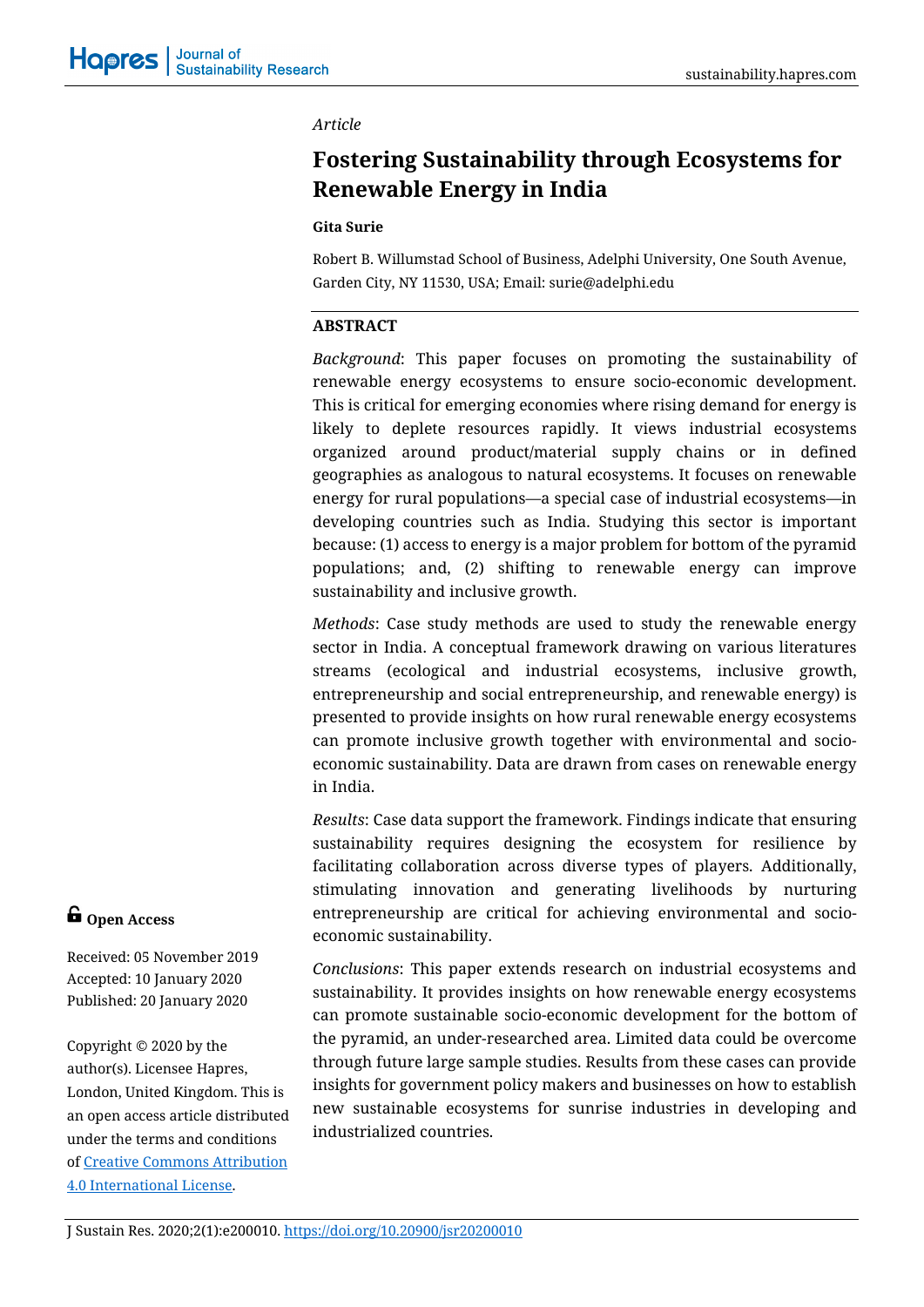**KEYWORDS:** sustainability; renewable energy; industrial ecosystems; innovation; India

#### **INTRODUCTION & BACKGROUND**

#### **Introduction**

It is well accepted that it is imperative to take the natural environment into account and eschew reliance on excessive and non-sustainable exploitation of natural resources such as fossil fuels to ensure the health of our planet and resources for future generations [1,2]. Moreover, researchers and policy makers have suggested that economic growth should be decoupled from natural resource use to achieve sustainable development [3]. However, reducing the carbon footprint via clean energy from renewable sources [4] requires a transition to new technologies and new business models and corresponding social change to displace currently entrenched carbon-based systems [5].

Over the past decade, emerging economies such as China, India and Brazil have increased investments in renewable energy to reduce reliance on petroleum imports and improve energy self-reliance, reduce environmental degradation and potentially attain global leadership of the renewable energy sector by developing capabilities [6]. Moreover, examining renewable energy ecosystems is especially relevant as the rise of emerging economies has fueled increased demand for electricity and other energy resources. Additionally, the ability to transform waste and residues into energy and upcycled products through innovation to increase the bottom line is appealing [4,7,8].

The UN's (2015) Sustainable Development Goals (SDGs) include providing affordable clean energy, promoting sustainable consumption and production, conserving terrestrial ecosystems and ensuring work and growth [9]. However, globally, 1.06 billion people at the bottom of the pyramid [10] have no electricity and 3 billion people lack clean fuel for cooking [3]. Although the number of people without electricity access fell below 1 billion in 2017, a fall of 97 million compared to 2016, progress is uneven as three-quarters of the 570 million people who gained access since 2011 are concentrated in Asia [11]. Therefore, it is critical to study the renewable energy ecosystems in developing economies.

This paper focuses on renewable energy in India. The renewable energy sector in India is targeted by the Government of India to grow to 175 GW of power by 2022 [6]. India has also made great strides in the past few years in electrifying villages and, according to the Government of India, all villages were electrified in 2018 [12]. However, about 31 million homes are still in the dark. Villages are considered electrified if 10% of the households and public buildings such as schools and health centers are connected [12]. Despite progress in electrification, problems remain including unreliable electricity supply, inability to pay for electricity, electricity theft and bankrupt state-owned power supply companies.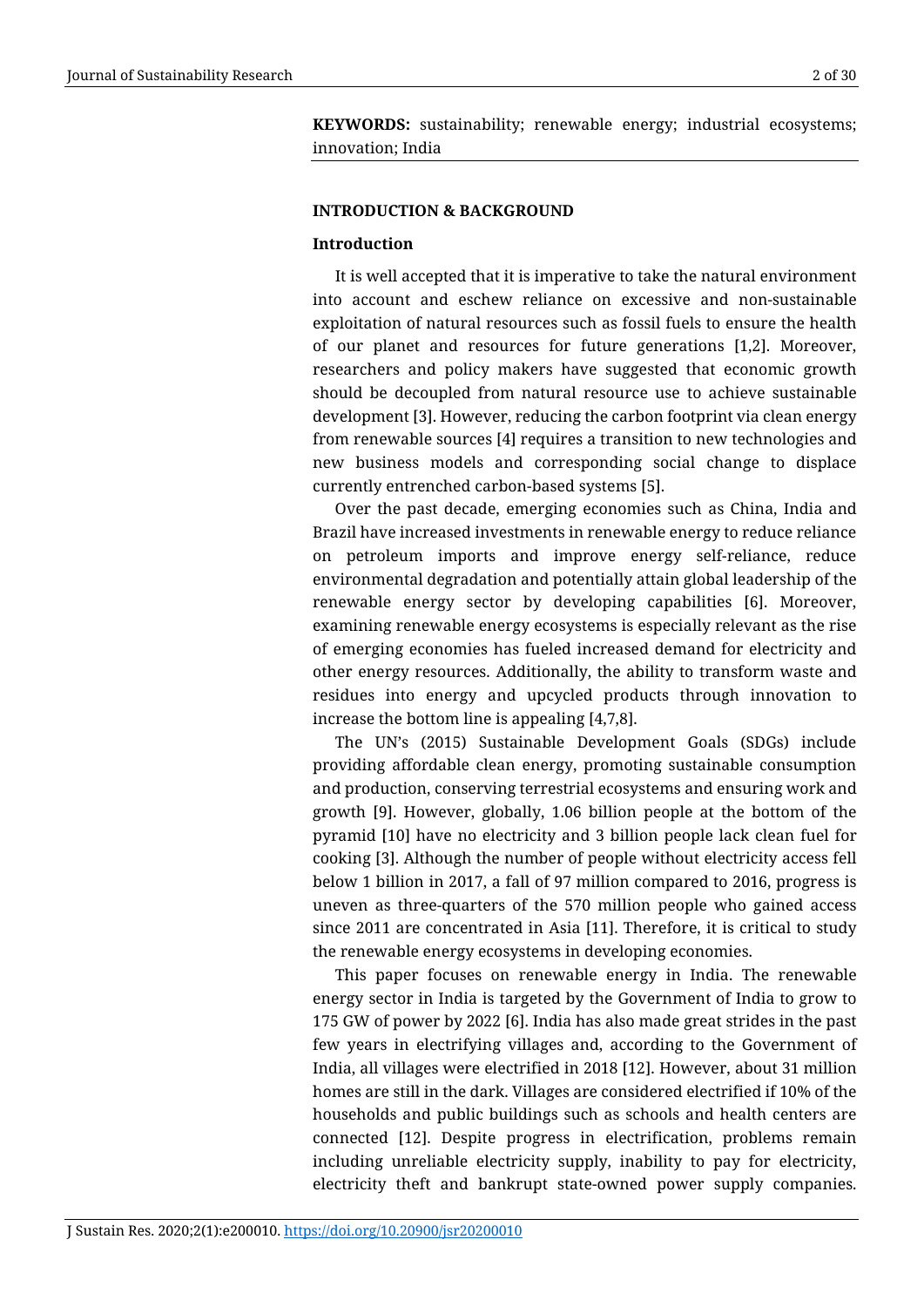Strides have also been made in poverty reduction with the number of people in multi-dimensional poverty dropping from 670 million in 2005– 2006 to 365.55 million in 2016–2017, a reduction of 271 million. Access to basic services has also increased (e.g., 99.45% of the population has access to basic sanitation as of July, 2019; [13]). Nevertheless, problems remain, including child poverty and hunger, making socio-economic inclusion for bottom of the pyramid populations [10] a key priority of the government.

Increasing access to energy by promoting the adoption of renewable energy is a major opportunity to reduce the burden on the environment. However, ensuring environmental sustainability through renewable energy ecosystems requires establishing their economic viability.

The paper draws on research on sustainability [1,2] and natural ecosystems [14] to provide insights for ecosystems in new industries [15] such as the renewable energy industry and facilitate the adoption of renewable energy in a manner that is environmentally and socioeconomically sustainable [8,16]. Industrial systems are viewed as ecosystems with companies occupying different hierarchical trophic levels as in a food web and materials and energy forming metabolic linkages among them [14]. Industrial ecosystems are organized around product and material supply chains or in defined geographies [14,17]. Inter-firm linkages within the ecosystem include shared management of common utilities, infrastructure (e.g., energy, water), common services with resource conservation benefits, and by-product reuse [18]. Moreover, sustainable wealth can potentially be created by relying on technology and innovation to create businesses that regenerate regional resources and are simultaneously economically competitive and socially beneficial [4].

The paper examines the following research question: In what ways can ecosystems for renewable energy be established for bottom of the pyramid populations and promote environmental and socio-economic sustainability [10]? A conceptual framework is presented to suggest how renewable energy ecosystems can be established to promote environmental and socio-economic sustainability. Case study methods [19] are used to study renewable energy for the bottom of the pyramid in India. Case data provide empirical insights drawing on developments in India and indicate that establishing the ecosystem requires generating various types of resources through interactions among diverse players to ensure sustainability, support for entrepreneurship and innovative low cost business models to reach the target population.

India is an important global player in renewable energy. Solar Photovoltaic (PV) was India's largest source of new power capacity for the second year running (2018) [6], and, for the first time, it accounted for more than half of the capacity added during the year. The Indian rooftop market continued to grow rapidly, up about two-thirds during 2018 by one estimate. But total rooftop capacity remained relatively low, reaching as much as a few GW by year's end, a long way from the national target of 40 GW by 2022. The rooftop market continued to consist mainly of large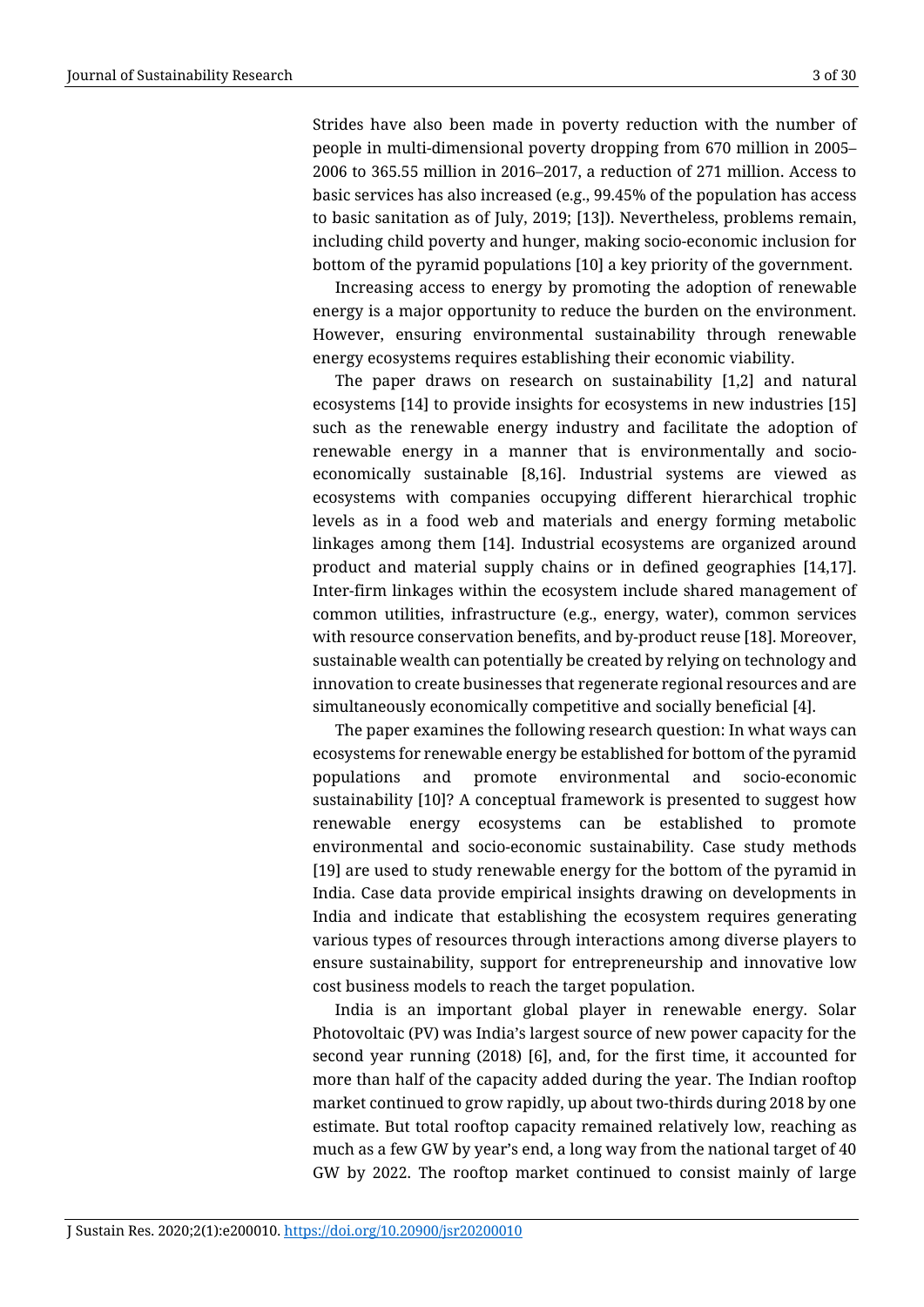commercial and industrial companies, as well as government entities and educational institutions, all seeking to reduce their electricity bills; few residential customers can afford the upfront costs. As in recent years, most of India's newly installed capacity during 2018 was in large-scale installations, with the bulk of this in five states: Karnataka, Rajasthan, Andhra Pradesh, Tamil Nadu and Maharashtra. At least three of these states (Andhra Pradesh, Karnataka and Tamil Nadu) continued to face curtailment challenges, in the range of 10–25%, which resulted in significant losses to project developers (Curtailment refers to a phenomenon where the power-grid operator limits the power output of specific generators. It is only permitted for maintaining grid stability and system safety, as per the Indian Electricity Code and the renewable energy power purchase agreements; unanticipated curtailment can negatively affect the return on investment and project viability). More than 40 GW of additional large-scale solar projects was tendered in India during 2018. However, the gap expanded between tenders issued and auctions completed. Many auctions were cancelled retroactively, and several gigawatts of awarded capacity were annulled during the year. India has set a production target of 175 GW of electricity through renewables by 2022. Additionally, targets for different technologies are as follows: Solar PV and Concentrating Solar Power (CSP) to increase to 100 GW by 2022; 20 million solar lighting systems (to be added cumulatively from 2010 to 2022); wind power to increase to 60 GW by 2022, and bio-power to increase to 10 GW by 2022 [6]. Additionally, investments in renewable power and fuels continued to rise during the period 2008–2018 (see Figure 1 below). Increasing investments in the renewable sector in India and the government of India's emphasis on socio-economic inclusion make it a relevant context for this research.



**Figure 1.** New investment in renewable power and fuels in India (2008–2018). Source: Adapted from REN21 (2019) Global Status Report [6].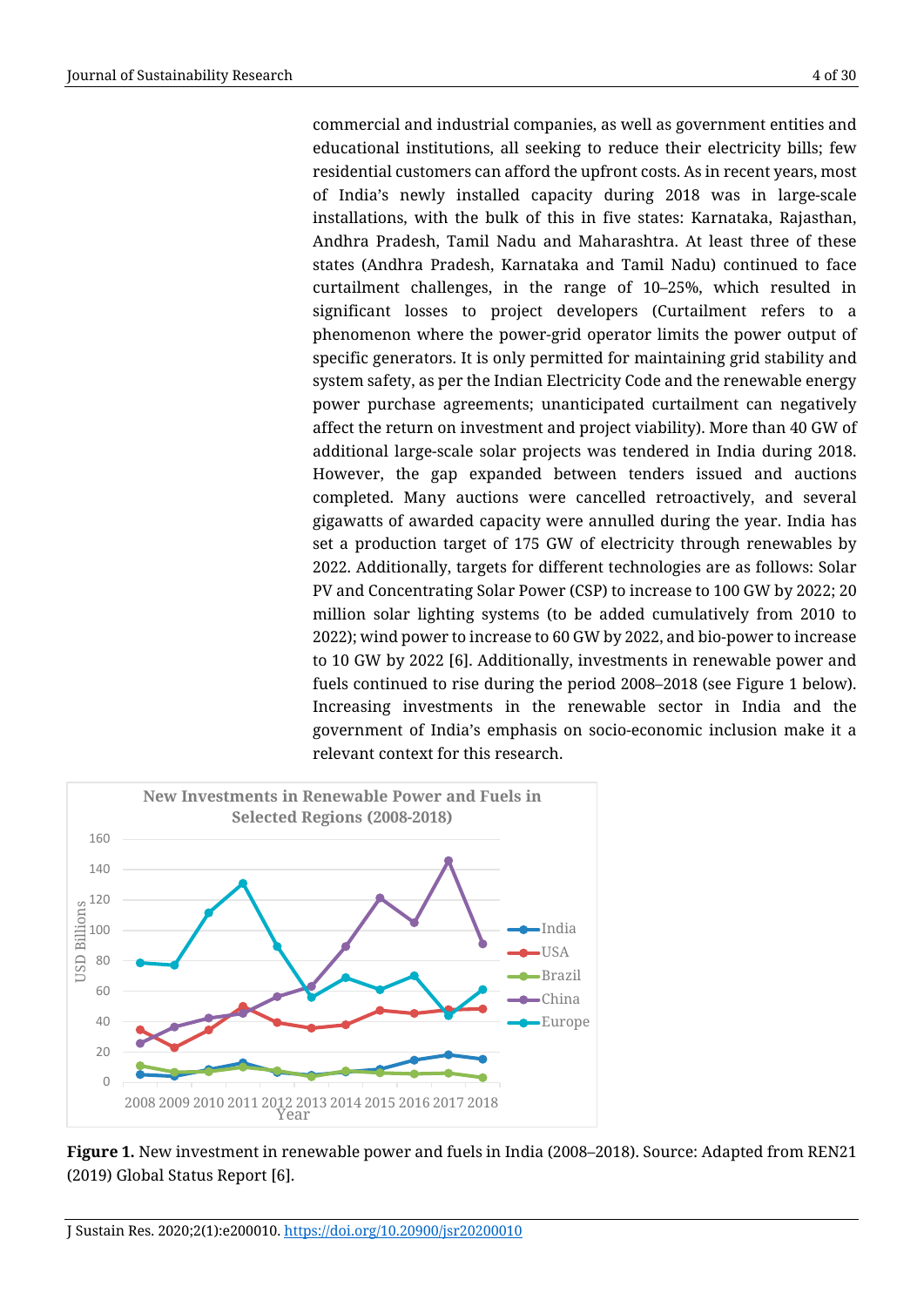The next section provides the theoretical literature surveyed for this article followed by a framework that is developed from the literature. The following section describes methods used and results derived from case studies of renewable energy organizations catering to BOP populations that corroborate the framework. The last section provides conclusions and directions for future research.

# **Background**

# *Sustainability & industrial ecosystems*

Discussion of the concept of sustainability dates back to Malthus and was addressed extensively in the 1970s literature on exhaustible resources. The Brundtland report defined sustainable development as "…*development that meets the needs of the present without compromising the ability of future generations to meet their own needs*" [20]. Thus, sustainable development is economic development that lasts [21], narrowly defined as real Gross Domestic Product per capita or broadened to include indicators of development such as education, health, "quality of life" including human freedom. It is continuously rising, or non-declining consumption per capita or whatever indicator is used to measure development [21]. Pearce and Atkinson's [21,22] measure of sustainability includes (a) strong sustainability, which requires conservation of all exhaustible and renewable resources and does not accept substitutability among different assets; (b) weak sustainability, which requires that the overall stock of capital must not decline. Weak sustainability includes substitution of natural capital with man-made capital so that the constant capital rule is satisfied [21].

While the early literature on sustainability focused on analysing specific environmental innovation processes [23] the technological innovation systems approach (a subset of the national innovation systems literature) considers the whole range of relevant actors including governments, non-governmental organizations (NGOS), research institutes as well as institutions relevant for innovation success [5,24] and has also included entire production and consumption systems [25] which must be reorganized to yield more sustainable economic structures [26]. Research on national innovation systems (NISs) highlights that innovation patterns differ systematically across countries due to macro level differences in institutions, policies, and practices to promote industrial and scientific innovations and also includes micro phenomena that shape innovation [27–32]. Subsets of NISs include regional innovation systems, sectoral innovation systems, technological innovation systems [31] and industrial innovation systems [14]. More recently, attention has been focused on how to transition from a historically predominant sociotechnical regime to a new socio-technical regime by nurturing and developing *niches* which allow the new socio-technical regime to mature [33,34]. The niche is a critical concept due to its role in the emergence of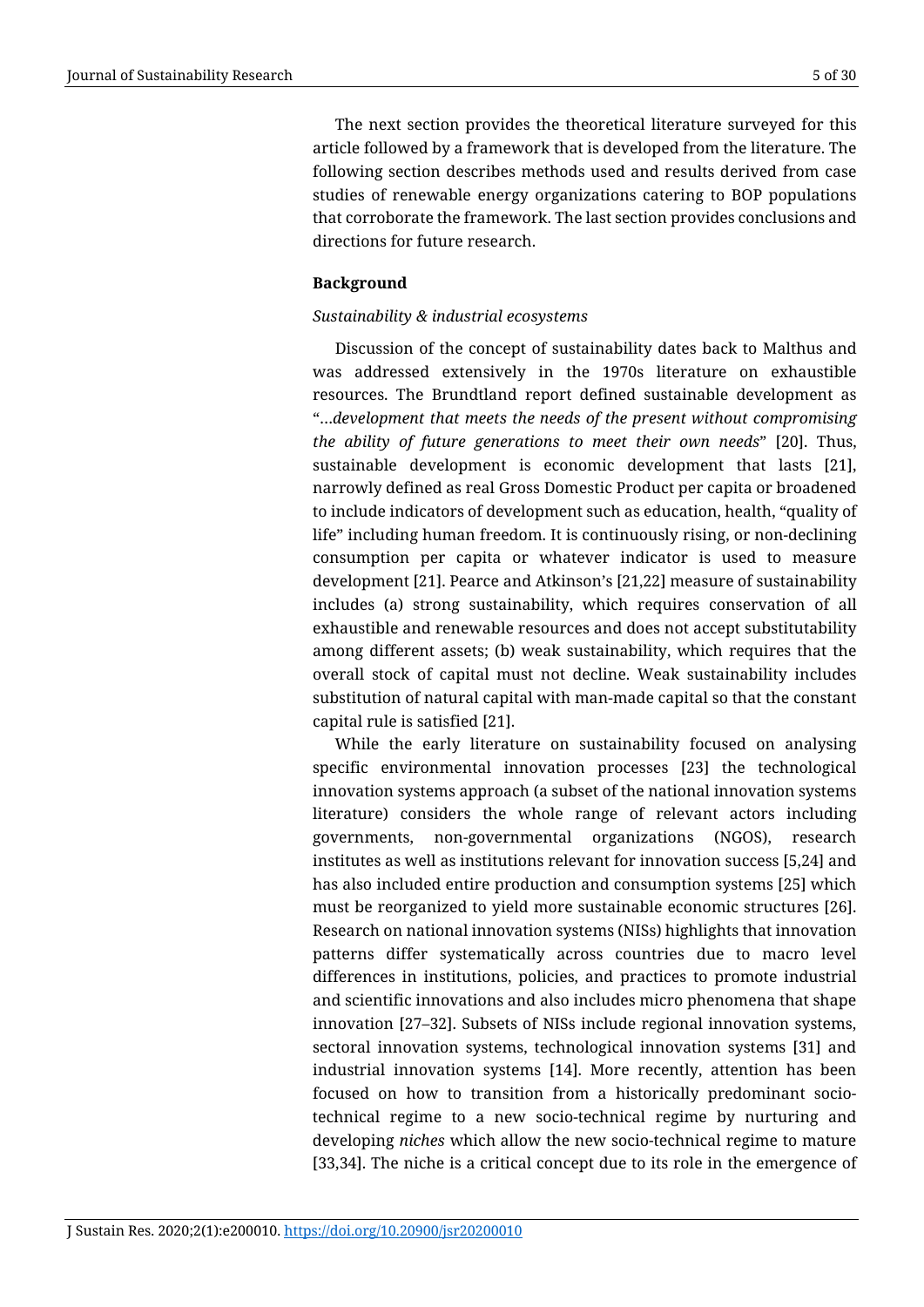novel technologies; niches are protected spaces, i.e., specific markets or application domains in which radical innovations can develop without being selected out by the pressures of the prevailing regime [33]. The transition can be deliberate and intended and achieved through a broad range of actors. Thus analytical interest has shifted from technological innovation contributing to economic growth of countries to new technologies as nuclei for enabling socio-technical transitions [33].

Additionally, the industrial ecosystems literature [14,35], which applies concepts from natural ecosystems [14,36], emphasizes technology and suggests that wastes and effluents from one process serve as the input material for processes as in natural ecological systems [37]. An industrial ecosystem can develop with intentional, strategic and institutional pursuit of environmental goals [38,39]. Just as species diversity contributes to maintaining resilience in biological ecosystems, analogously in industrial ecosystems the presence of various types of organizations promotes resilience by enhancing the ability to recover from shocks, as each type performs different functions and provides different services in the ecosystem and their interactions promote resource flows in increasingly complex networks as the system matures [36]. Resilience refers to the ability of the system to retain essentially the same function, structure, identity and feedbacks, indicating that the system stays in the same "basin of attraction" [35]. Thus, along with industrial symbiosis and inter-firm resource sharing [18], it should be noted that better management of interfirm exchanges can help to maintain industrial ecosystem resilience [35]. By increasing business competitiveness, reducing waste and pollution, creating jobs and improving working conditions, such industrial ecosystems can stimulate regional development [40]. In this vein, Koh et al. [41] propose a circular framework for supply chain resource sustainability (SCRS) that takes into account the triple bottom line [42]. Koh et al. [41] view SCRS in terms of streams of resources including carbon and other emission related resources, energy resources, material, and social resources. They suggest various strategies for ensuring sustainability including life-cycle mapping and utilization of resources, capture and quantification of environmental, economic and social capital, and identification and management of interconnectedness and overlaps in resources cycles.

Although researchers [4,16] have argued for the need to go beyond sustainability and create sustainable wealth by moving towards circular value ecosystems and using technology and innovation to transform residues into valuable resources to reduce environmental impact, research on this topic is still nascent. Additionally, further research is required to understand and overcome the challenges of transitioning from the conventional paradigm of economic growth to a system that fully incorporates the impact of activities on the environment.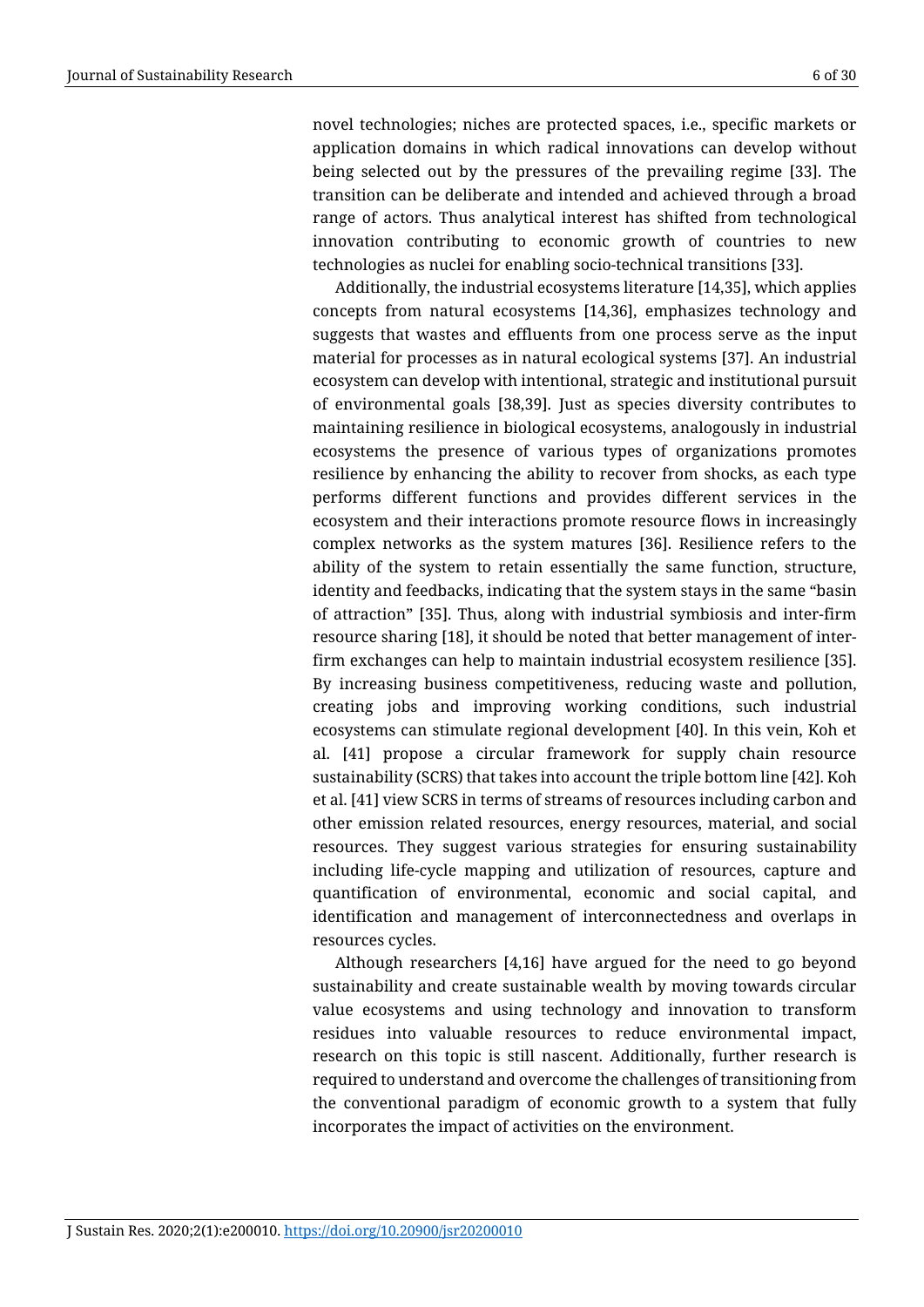# *Entrepreneurship and social entrepreneurship*

It is well known that the proper allocation of resources to entrepreneurship which brings new ideas and combinations is critical for innovation, competitiveness and economic development [43–46]. In the absence of appropriate incentives, entrepreneurial activity by individuals may not be forthcoming. Indeed, entrepreneurship is required for commercializing inventions as invention alone is insufficient. Even in industrialized economies, it is acknowledged that it is necessary to facilitate the establishment of entrepreneurial firms. Hence, institutional support is necessary for promoting entrepreneurship. Entrepreneurship may be public or private. Klein et al. [47] note that productive public entrepreneurship includes alteration to the rules of the game, creation of new public organizations, innovative management of public resources and spillovers from private actors to the public domain. Additionally, privately undertaken entrepreneurship in pursuit of private interests may have beneficial spillover effects on the public domain. Thus, a public entrepreneur may be either a private or a public actor. Baumol et al. [48] suggest that a combination of big firm capitalism and entrepreneurial capitalism is the most beneficial for economic performance. A substantial body of research on entrepreneurship increasingly recognizes that venture creation and small business development are ways to improve economic growth via the creation of new product markets, jobs and wealth [49,50].

However, the primary beneficiaries of globalization are globally competitive and digitally connected firms and industries with requisite skills to participate in the global economy. Additionally, high levels of inequality within nations can effectively create mobility barriers for individuals who are unable to participate in the market economy for a variety of reasons including lack of capabilities, access to resources, social capital and networks [51]. Hence, a key concern of developing country governments is to promote new services aimed at involving the bottom of the pyramid (including women and the disabled) to improve well-being as well as economic activity [10,52]. Most developing economy governments view supporting entrepreneurship and innovation as critical to enhancing competitiveness. Additionally, social entrepreneurship, a type of entrepreneurship that focuses on solving socio-economic problems at the bottom of the pyramid [53] is an important mechanism for linking bottom of the pyramid populations with more advanced sectors of the economy. Such linkages enable the flow of resources, ideas, capital and talent to facilitate the development of new markets [5].

# *Inclusive growth*

Inequality has been rising in both advanced and developing economies, inter-alia, due to globalization and technological change. Inclusive growth refers to both the pace and distribution of economic growth and can be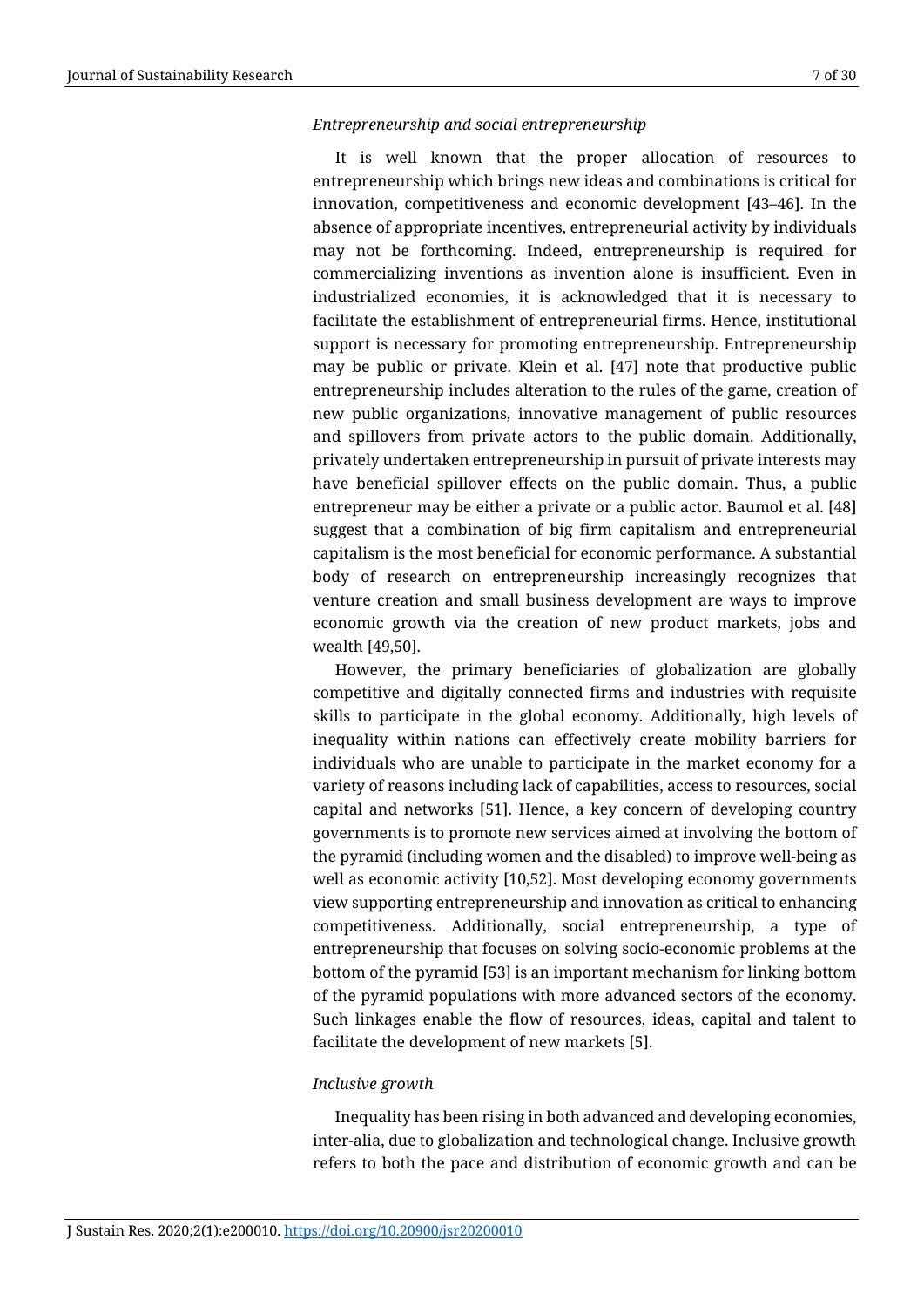accounted for by capturing both changes in growth and income distribution [54]. Past research has argued that high inequality dampens growth through various mechanisms, including by decreasing the purchasing power of a large part of the population, demotivating the average worker leading to decreased performance and commitment, and due to diminished access to health and education [54]. Income inequality was found to impede economic growth in OECD member countries [55]. In contrast to research suggesting a trade-off between economic and income inequality [56], new perspectives [57] suggest that ensuring equality is critical for sustainable growth [54] and that redistribution is not inherently detrimental for growth [58].

Aoyagi and Ganelli [54] note that although poverty reduction in Asia over the past two decades has happened faster than anywhere else in the world, the bulk of the population still lives in countries with rising inequality. They also find that the effect of expanding fiscal redistribution on inclusive growth could lead to an estimated improvement in inclusive growth ranging from 1% to about 8% points.

Sen examines episodes of growth in developing countries and argues that inclusive growth is influenced by institutions (such as the rule of law, changes in corruption, democratic accountability) in different economic growth regimes classified as four types [59]: (1) a regime of "miracle growth" (average increase in per capita of 5% per annum or more); (2) one of "stable growth" where average increase in per capita income is between 0% and 5% per annum; (3) a regime with "stagnant growth" where average increase in per capita income is around 0% per annum; (4) a growth regime which is called "growth crisis" where the average change in per capita income is negative [59]. His analysis of 24 developing countries reveals that inclusive growth is more likely to be observed when economic growth has accelerated and the country is in growth maintenance phase and when inclusive institutions have emerged [59].

Thorat and Dubey's study of inclusive growth in India during the period 1993-94–2009-10 finds that rural poverty declined during 1993–2010 by 2.5% annually with a major acceleration in the second period, from 2.2% during 1993–2005 to 4.4% during 2005–2010, the second period being more poverty reducing [60]. However, during 2005-10 some segments of the population benefited more than others (for example, the higher castes, Muslims, other religious minorities and the scheduled tribes) whereas for the scheduled castes poverty declined at lower rates. They conclude that broad-based pro-poor policies need to be supplemented with policies for specific groups to ensure inclusive growth.

The literature on Bottom of the Pyramid markets (BOP) and pro-poor innovation [10] supports the idea that equality is not detrimental to growth at the micro level. BOP markets consist of over four billion people who live on less than \$2/day and represent multiple cultures, ethnicity, literacy, capabilities and needs and can be segmented in various ways. Prahalad argues that converting these fragmented markets to an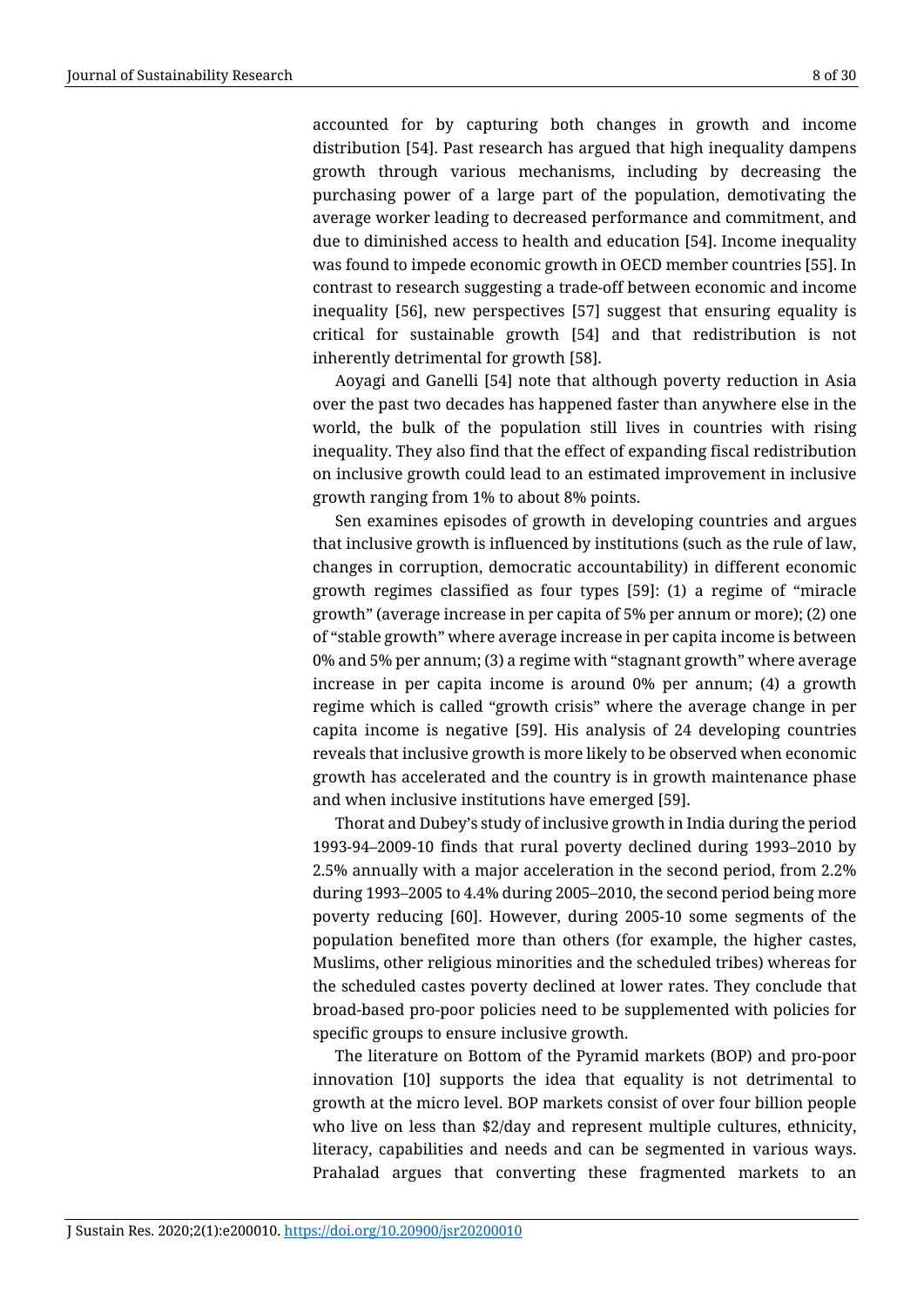organized private sector market (worth about \$5 trillion in purchasing power parity) is an important challenge and opportunity to create new markets [10]. These markets exist in rural and urban settings and access to the market is a major problem in places like India and Brazil. Commitment to building awareness of products and services, ensuring affordability, access, and availability are critical for innovation at the bottom of the pyramid. Products and services must be designed for local markets with deep immersion into consumers' lives to obtain insights [10]. Additionally, to scale innovations, global standards must be met. Solutions are likely to be specific to different locations and industries and new ecosystems specific to markets can be created to economize on capital requirements. Profitability depends on large volume, low capital intensity, low margin per unit and high return on capital employed. Consequently, business model innovation is critical [10].

#### *Sustainability in renewable energy ecosystems*

A major benefit of renewable energy is the reduction of greenhouse gas emissions, environmental impact and use of fossil fuels [61]. Although renewable resources are often seen as sustainable resources, this is not always the case as renewable refers to the energy resource and not to the processes associated with the extraction and refining of the resource [61]. In many instances, extracting energy from a renewable resource still requires fossil input which will have an impact on the environment and, therefore, on sustainability. Other factors that influence the environmental sustainability of a renewable resource include materials and production processes used and the energy system in which it is integrated. While sustainability is a complex concept and measures include economic and social indicators, Pierie et al. note that measures should include the efficiency, carbon footprint and environmental impacts of renewable resources to enable better planning and decisionmaking towards achieving a more sustainable energy system [61].

Terrapon-Pfaff et al. note that small-scale and community-based renewable energy projects are important forms of development assistance for reaching the energy poor in developing countries [62]. They examine 23 local development projects supporting renewable energy technologies including solar, wind, hydro and biomass power used for food preparation, lighting, electrification or irrigation in over 17 different developing countries in Sub-Saharan Africa, Latin America, Asia and the Middle East. They found that access to sustainable and affordable energy services is crucial for reducing poverty in developing countries and smallscale projects did improve access to energy. Even though only five interview partners were able to quantify the increase, these five projects alone provided 350 additional persons with clean electricity, lighting, heating or cooking solutions with up to 2500 additional people gaining access through on-going scaling activities. Moreover, renewable energy use reduced deforestation through reduced use of firewood, preserved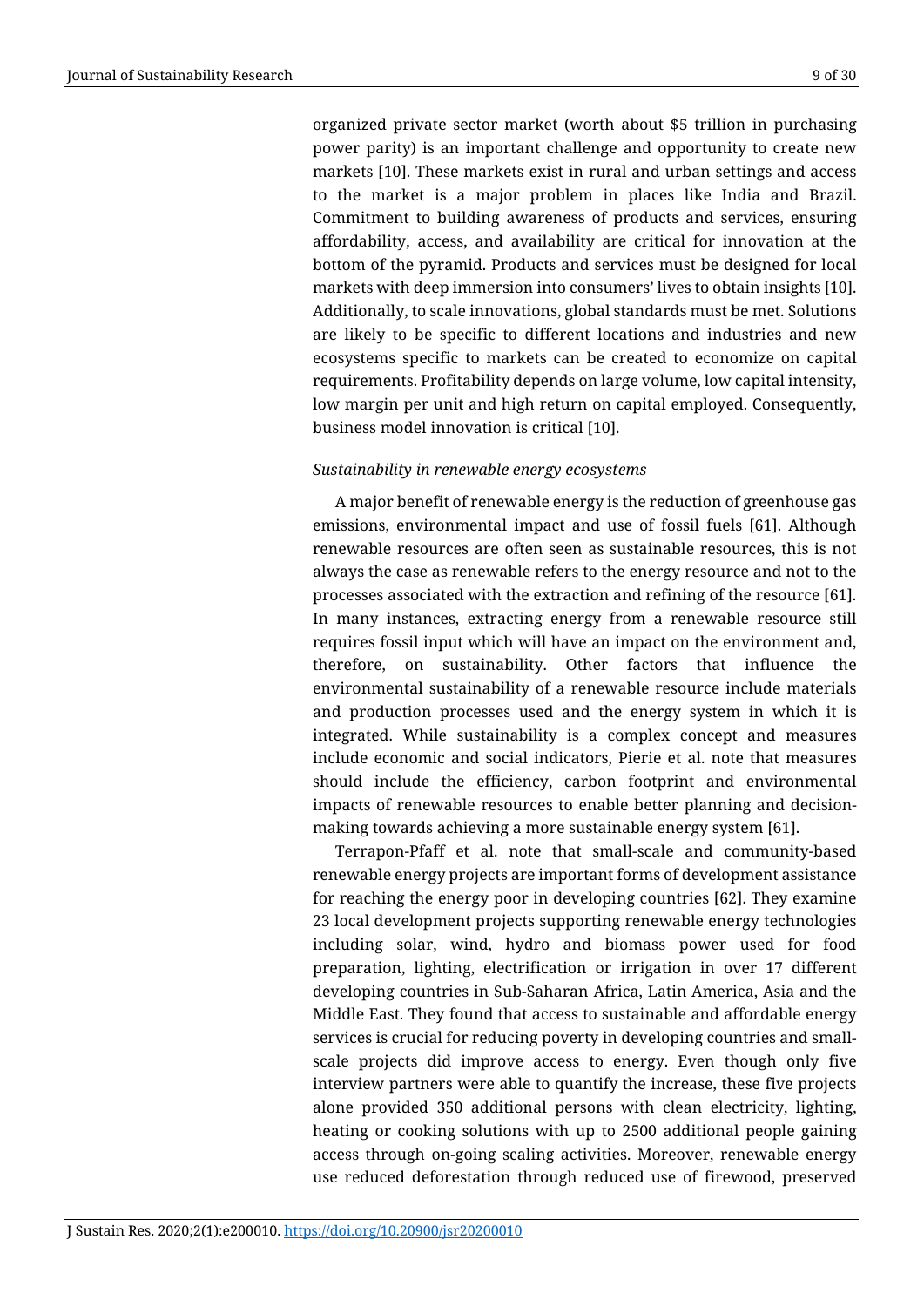diversity, prevented unsustainable land-use changes and reduced smoke and GHG emissions by replacing wood and fossil fuels as the energy source. Most of the technological devices introduced in the project were still operating suggesting that the projects were successful in reducing  $CO<sub>2</sub>$ emissions and fire wood and fossil fuel use on an ongoing basis. Overall, the majority (78%) of projects continued to operate and were in use by beneficiaries, 48% were fully functioning and 30% were largely operational, while 13% were operating to a limited extent and 9% failed. Key factors for success were the effective functioning of the technical system, financial viability of the service, effective management of the project and external factors such as institutional and policy developments or environmental conditions [62].

Other papers on renewable energy and sustainability focus on experiments to optimize or model individual renewable energy technologies for specific purposes [63,64]. However, insufficient efforts have been made to understand how ecosystems for renewable energy in developing economies can facilitate socio-economic sustainability despite the overwhelming need for energy and importance of establishing industrial ecosystems to ensure sustainable socio-economic development.

## *A framework for creating niche ecosystems for the bottom of the pyramid*

This section outlines a framework for catalyzing transformation at the base of the pyramid for sustainable and inclusive growth. The framework encompasses both the macro and micro levels. Thus, both policy changes by the government at the national level as well as by organizations at the micro level to support innovation, collaboration and entrepreneurship are considered. The framework is developed from research and insights from cases and can increase understanding of how ecosystems for renewable energy facilitate sustainable and inclusive growth in developing countries.

As noted earlier, industrial ecosystems, a subset of NISs, are analogous to natural ecosystems. Establishing an industrial ecosystem in a new sector such as renewable energy in regions of a developing economy where such technology was not widespread (for example, for BOP populations) involves innovation as it is new to the region or country even if it is not new to the world [30]. As noted in the previous section, transitioning to a new socio-technical regime from a previously dominant one necessitates both social and technological change. It also requires reorganizing structures or establishing new ones to enable new industrial ecosystems (such as an ecosystem for renewable energy) to mature. Also, institutions as well as governments, non-governmental organizations (NGOs), and research institutes are among the range of actors necessary for innovation success [24]. Additionally, a function of NISs is to create markets [32]. Research on sustainability transitions emphasizes that technological and other innovation is increasingly viewed as a way to catalyze socio-technical change [33]. The lack of products and services targeted at base of the pyramid populations presents an opportunity to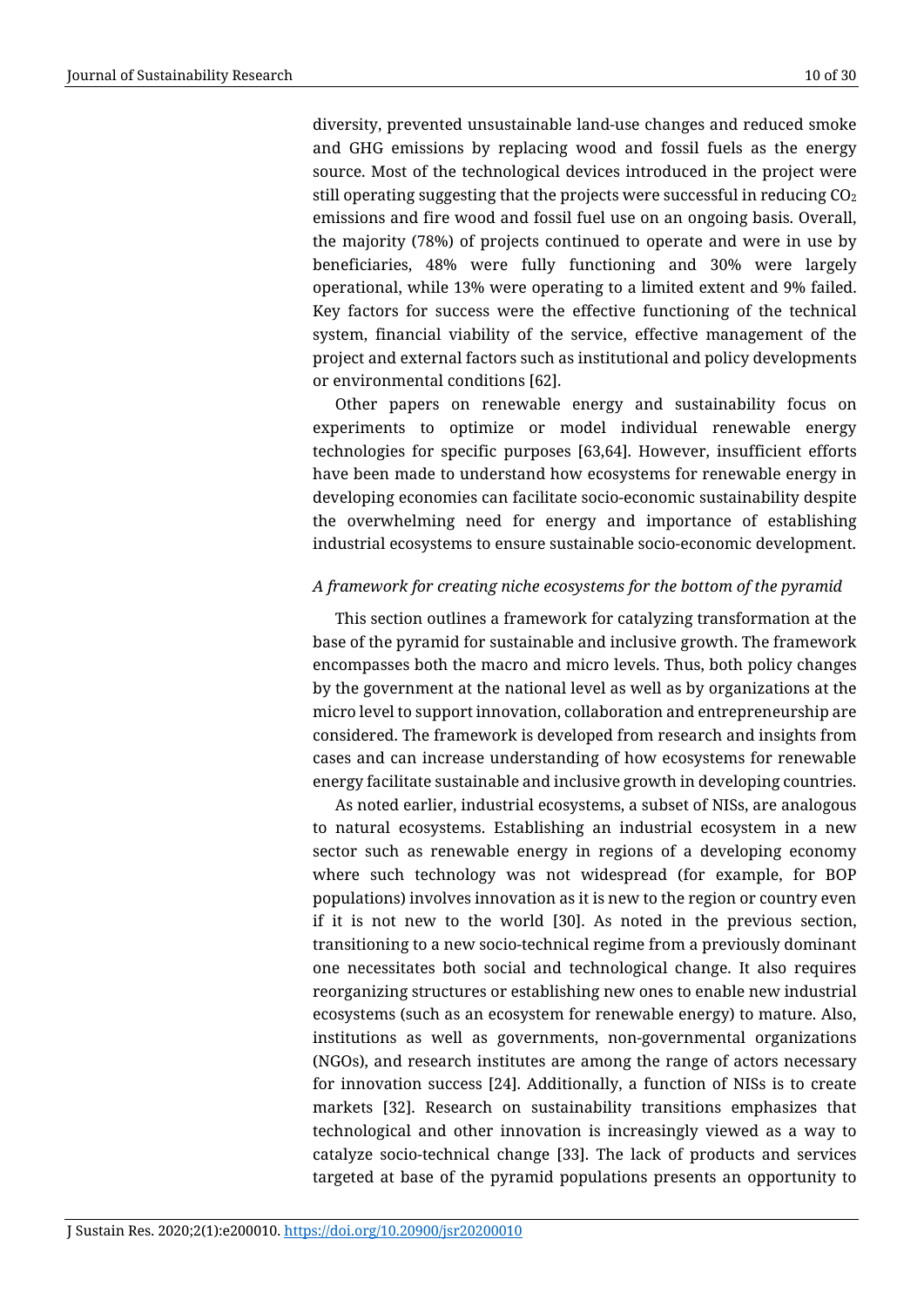establish new niche markets and to scale them eventually to address needs in other, similar, global markets. In summary, past research suggests that new technologies can catalyze change and usher in major restructuring.

Research also notes the importance of promoting entrepreneurship to enable the adoption and diffusion of innovations [5]. Entrepreneurship diffusion at the base of the pyramid allows greater participation of the target population in rural and semi-urban areas where cash and the means to earn it are in short supply. Thus, facilitating the emergence of entrepreneurship, especially entrepreneurship focused at the bottom of the pyramid (BOP) is critical to enable the emergence of new niches.

At the macro level, government policies can address the challenge of promoting innovation for the bottom of the pyramid. These include an explicit policy focus on inclusion and sustainability through various missions and different agencies. New policies targeted at BOP populations can alter the trajectory of the innovation system over time. Additionally, public academic institutions can help to obtain first-hand knowledge of the needs of the target population and ensure that they are being addressed. For example, academia can focus on demonstration projects for new technologies.

As noted earlier, ecosystem resilience, which refers to the ability of the ecosystem to respond to a disturbance and recover rapidly, requires the presence of many different types of organizations and interactions and exchange across these organizations. Over time, interactions across different types of organizations enhance the ecosystem's stability and its ability to respond to change. Hence, efforts must be made to facilitate interactions across the ecosystem both at the macro and micro levels. Thus, interactions across government, academia, non-governmental organizations and various entrepreneurial organizations must be nurtured to promote innovation, facilitate the flow of knowledge and skills, and ensure the growth of a sustainable ecosystem for renewable energy at the bottom of the pyramid. To promote entrepreneurship, national agencies can sponsor innovation projects and provide grants to reduce the risk of investing in technologies for BOP populations. Special benefits to entrepreneurs and small business owners can facilitate entrepreneurship. Such efforts will foster the emergence and diffusion of entrepreneurship. At the micro level, entrepreneurs must focus on building awareness, and making their products and services affordable, accessible and available when addressing BOP markets [10]. Moreover, environmental sustainability can be built into the system to ensure that products and services are sustainable, particularly as reducing waste and re-using waste outputs as inputs over the life cycle can help to reduce cost [61].

Finally, to reach the target population, it is critical to develop low-cost business models as affordability is of utmost importance for BOP markets. Often new infrastructure must be built to reach the target population, so relationships with new constituencies must be created. For example, many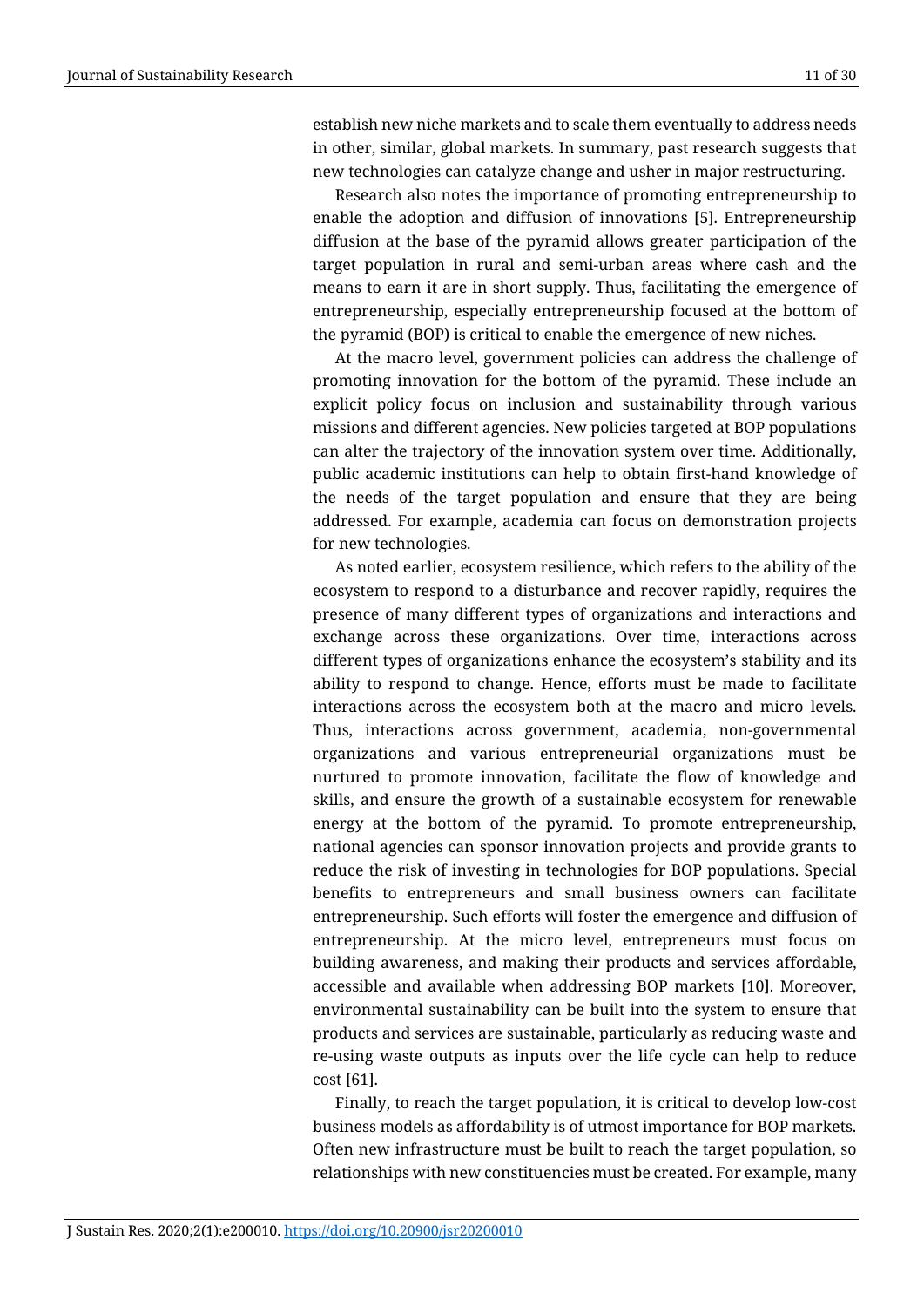low cost innovations in the new digital economy include users as part of the process, as for example, in the hospitality industry [65], or include sharing resources (e.g., Uber, Lyft, AirBnb). Thus, strategies such as sharing resources, reducing waste and reusing outputs as inputs for new products and services, can be used to develop frugal innovations that provide value to BOP populations. Scaling these will require embedding quality standards and processes in organizations to ensure reliability and continuous availability of the product/service.

The following three propositions are derived from the theoretical background above:

- 1. Fostering collaboration and innovation across the ecosystem is necessary to promote adaptation.
- 2. Nurturing entrepreneurship and social entrepreneurship is necessary to promote participation and exchange and enable emergence of new niche markets (such as renewable energy for BOP populations).
- 3. Developing low cost business model innovation is necessary to facilitate niche creation.

Together, they help in the development of the ecosystem and enhance its resilience and stability. Figure 2 below provides a representation of the framework.



**Figure 2.** A framework: Three pillars for creating ecosystems for the bottom of the pyramid.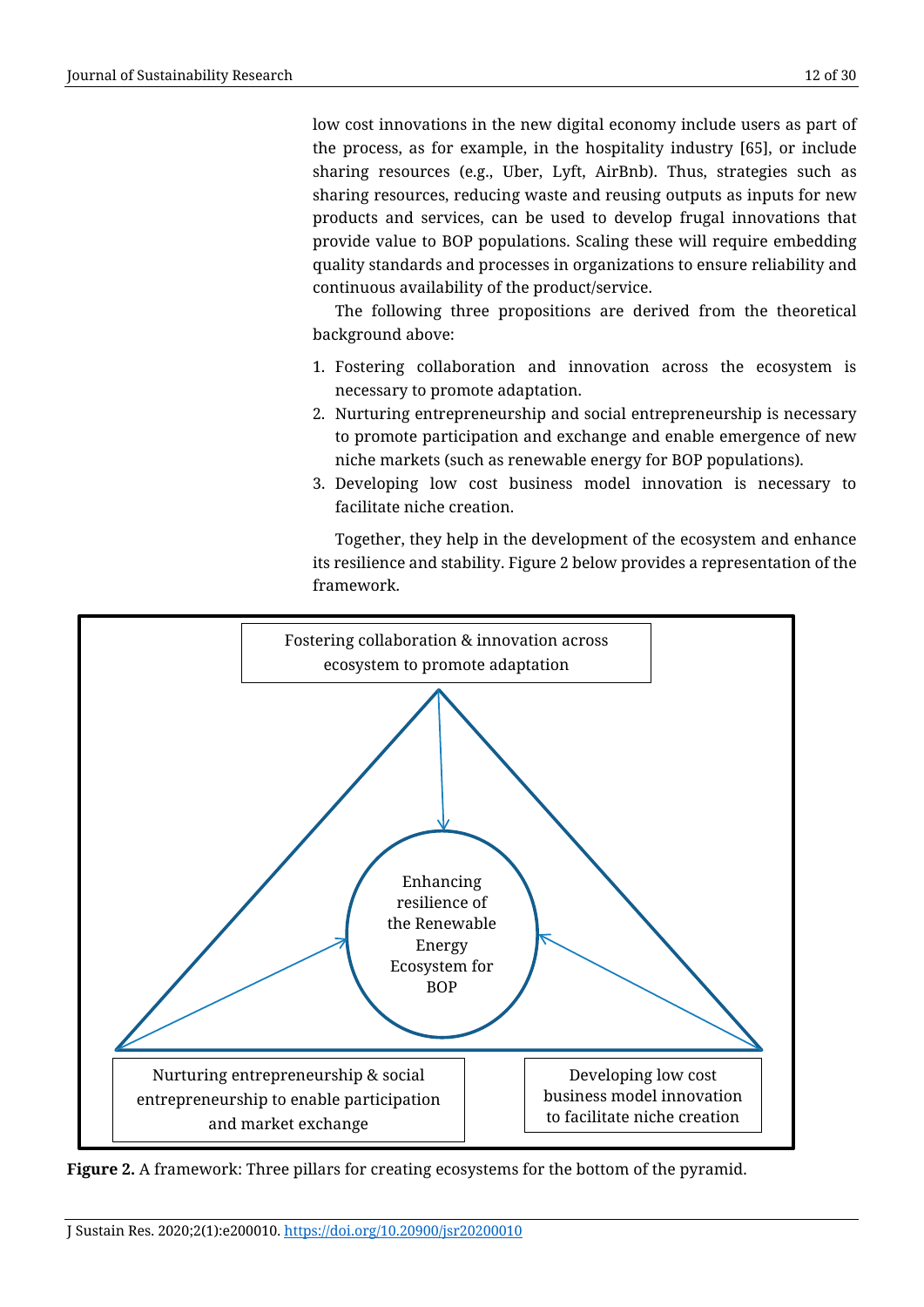#### **METHODS**

Case study methodology is used to examine the research question: How can ecosystems for renewable energy catering to BOP populations promote environmental and socio-economic sustainability? Case study methodology is useful and appropriate when asking how or why questions and when the phenomenon is rare, unique or critical for theory creation [19]. New theory is developed by extending existing theory [66] by linking the literatures on sustainability with industrial ecosystems and renewable energy. Inductive case analysis is used to provide rich context and helps to understand how a renewable energy ecosystem can be designed for sustainability. Finally, the methodology helps to make concepts and processes concrete [67].

The case findings reported in this paper were drawn from interviews conducted as part of the author's Fulbright research study on the commercialization and adoption of renewable energy by base of the pyramid consumers (2013–2014) and follow-up studies thereafter. About 40 semi-structured interviews were conducted in public and private sector organizations during the summers of 2013–2014. Interview questions ranged from questions about the background of the interviewee and the organization and history of involvement with renewable energy, the technology, university-industry and other collaborations and additional mechanisms used to commercialize the technology to make it available to the BOP population. Additional questions focused on the organizational structure, capabilities mastered, and challenges facing the organization. General questions regarding the state of capabilities and R&D/innovation in renewable energy in India, and challenges associated with taking innovation and commercialization to the next step were also included.

Interviewees included government officials, scientists, university researchers, CEOs and senior executives of companies, senior officers of non-governmental organizations (NGOs) serving Bottom of the Pyramid (BOP) consumers in the renewable energy sector as well as users of renewable energy technologies [19]. Approximately 10 percent of the interviewees were female. These data were supplemented by site visits, presentations, annual reports, other historical and recent published material and material obtained from conferences on renewable energy.

The Indian context is an appropriate setting to study renewable energy industrial ecosystem creation in rural India for sustainability. New policies on renewables were enacted with a focus on new energy technologies to alleviate poverty and facilitate social inclusion of the rural poor, a central element in renewable energy programs. These included the Jawaharlal Nehru National Solar Mission (2010) focused on accelerating the adoption and diffusion of solar energy and which facilitated the development of one of the largest generation based markets in the world [68]. Additionally, the government also focused on off-grid solar energy projects and introduced various schemes to provide electricity and other energy services to rural areas lacking these services. Similarly, the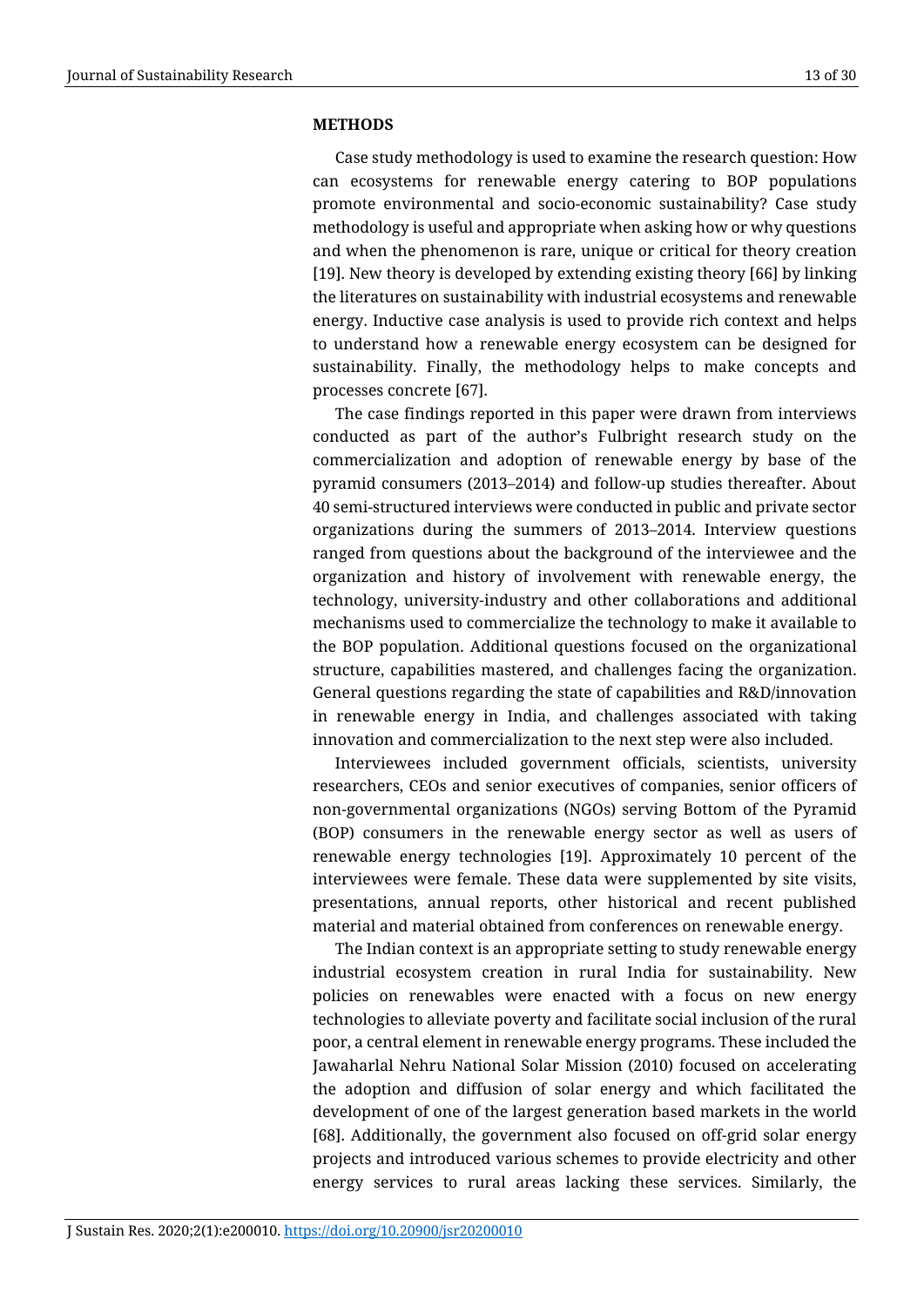National Policy on Biofuels (2009) aimed at biofuel production in India, focused on using non-food feed-stocks raised on degraded land for biofuel production. The government also made use of rural employment schemes to facilitate feedstock production and processing for the nascent biofuels sector [5].

Interviews were transcribed and the data were analyzed by using categorization and pattern-matching techniques [19,69,70]. First the literature on sustainability, industrial ecosystems, entrepreneurship and inclusive growth and renewable energy was studied. Propositions were developed by iterating from theory to data and vice versa and pattern matching was used in conjunction with theories noted above [19]. These analyses and propositions yielded a conceptual model of ecosystem creation for renewable energy at the bottom of the pyramid that takes into account environmental and socio-economic sustainability. The results from case studies are presented in the next section.

## **RESULTS**

The framework presented earlier is applied to provide insights on the creation of niche ecosystems for innovative, renewable energy-based sustainable products and services in India. Findings are analysed in light of the three propositions outlined in the framework and presented accordingly.

# **Fostering Collaboration and Innovation across the Ecosystem**

At the macro level, various policies and missions were enacted by the government of India to establish the renewable energy ecosystem by fostering innovation and collaboration. Social inclusion was emphasized in the 12th Five Year Plan (2012–2017). NITI Aayog (National Institution for Transforming India) which replaced the Planning Commission, continued the focus on eliminating poverty and addressing the United Nation's Sustainable Development Goals (SDGs). In addition, various programs such as the Mahatma Gandhi National Rural Employment Guarantee Act (MGNREGA) and Sarva Shiksha Abhiyan (SSA) address poverty alleviation [71].

In addition to increasing the effectiveness of anti-poverty programs, facilitating sustained rapid growth that is employment intensive is necessary for government revenues to grow, which, in turn, enables the expansion of social expenditures (Government of India, 2018). Hence, besides policies and missions such as the National Solar Mission (2010), National Wind Solar Hybrid Policy and National Policy on Biofuels, the Government of India, established various institutions (through the Ministry of New and Renewable Energy (MNRE)) to support research, development and commercialization of renewable energy technologies and the creation of ecosystems for renewable energy in India. These include the National Institute for Solar Energy, National Institute for Wind Energy and Sardar Swaran Singh National Institute of Bio-Energy as well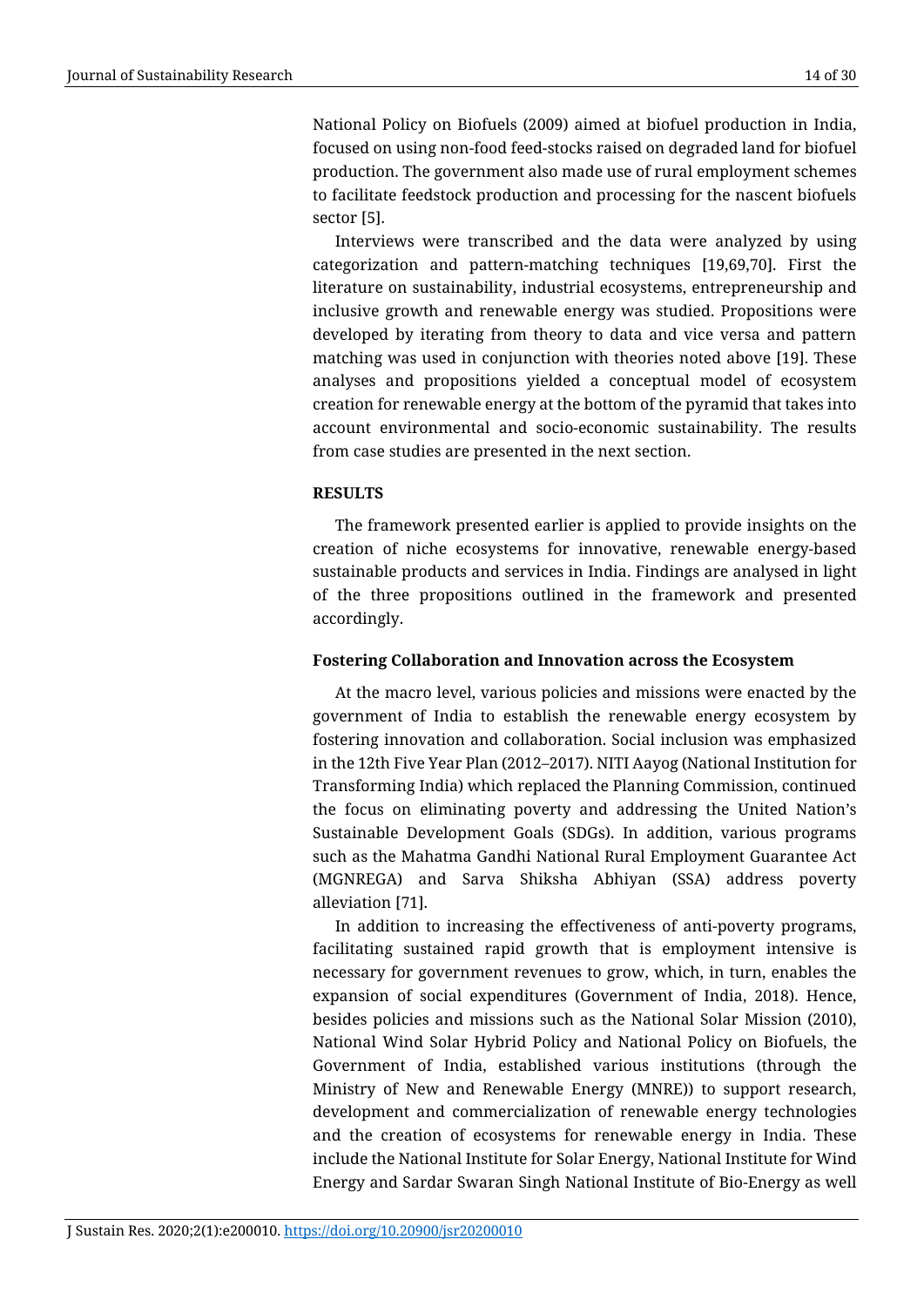as the Indian Renewable Energy Development Agency (IREDA), a nonbanking financial institution, which provides loans for renewable energy projects.

Further, the Department of Science and Technology (DST) also worked with leading technical institutions to develop and disseminate innovative technologies. Researchers at technical institutions were funded to conduct demonstration projects to design products and services to suit the needs of the target population, test technologies and develop standards. For example, researchers at IIT-Delhi worked on converting manure into biogas and designed cook-stoves using biogas as fuel and helped demonstrate their use in the field; both technologies were relevant for rural populations. Additionally, DST promotes international collaboration in research under the Clean Energy Research Initiative through Mission Innovation (MI), a global initiative between 22 countries and the European Union, to accelerate clean energy innovation and facilitate off-grid access to electricity [72]. Thus, knowledge from external sources is made available locally.

Additionally, schemes such as the Technological Advancement for Rural Areas (TARA) scheme promote innovation for BOP populations through DST's Science and Technology (S&T) Programme for Socio-Economic Development. TARA aims to develop S&T packages for rural and remote areas. Core Support Groups (CSGs) identify location-specific problems, convert them into S&T research challenges, and develop and demonstrate S&T packages for transfer. DST supported 22 CSGs in 14 states during 2017–2018. Achievements include cost effective solar space and water heaters developed by the Himalayan Research Group in Shimla. The devices reduced female drudgery by halving the number of trips for fuelwood collection/annum and saving about 40% of fuelwood, mitigating 2.5 tons of  $CO<sub>2</sub>$  emission/annum/panel. The technology was demonstrated successfully in Himachal Pradesh and extended to the cold desert area in Zanskar Valley in the Ladakh region of Jammu and Kashmir [72].

NB Institute of Rural Technology (NBIRT), a CGS working in the state of West Tripura made innovative S&T interventions for lighting using a photo voltaic (PV) integrated Micro Solar Dome to provide lighting where conventional power was not available or unreliable. The integrated PV module charges a battery during daytime and provides light at night for about 4 hours. NBIRT also developed a solar power operated micro pump and water purification system to provide water for drinking and sanitation. Similarly, a CSG in Hyderabad developed an improved Solar Cabinet Dryer integrating solar energy to dry and process locally grown and easily available ingredients. These programs deploy expert teams to focus on challenges faced with regard to energy access in specific areas and develop solutions thus facilitating innovation and the creation of the niche ecosystem through interactions across government, research organizations and the local rural population [72].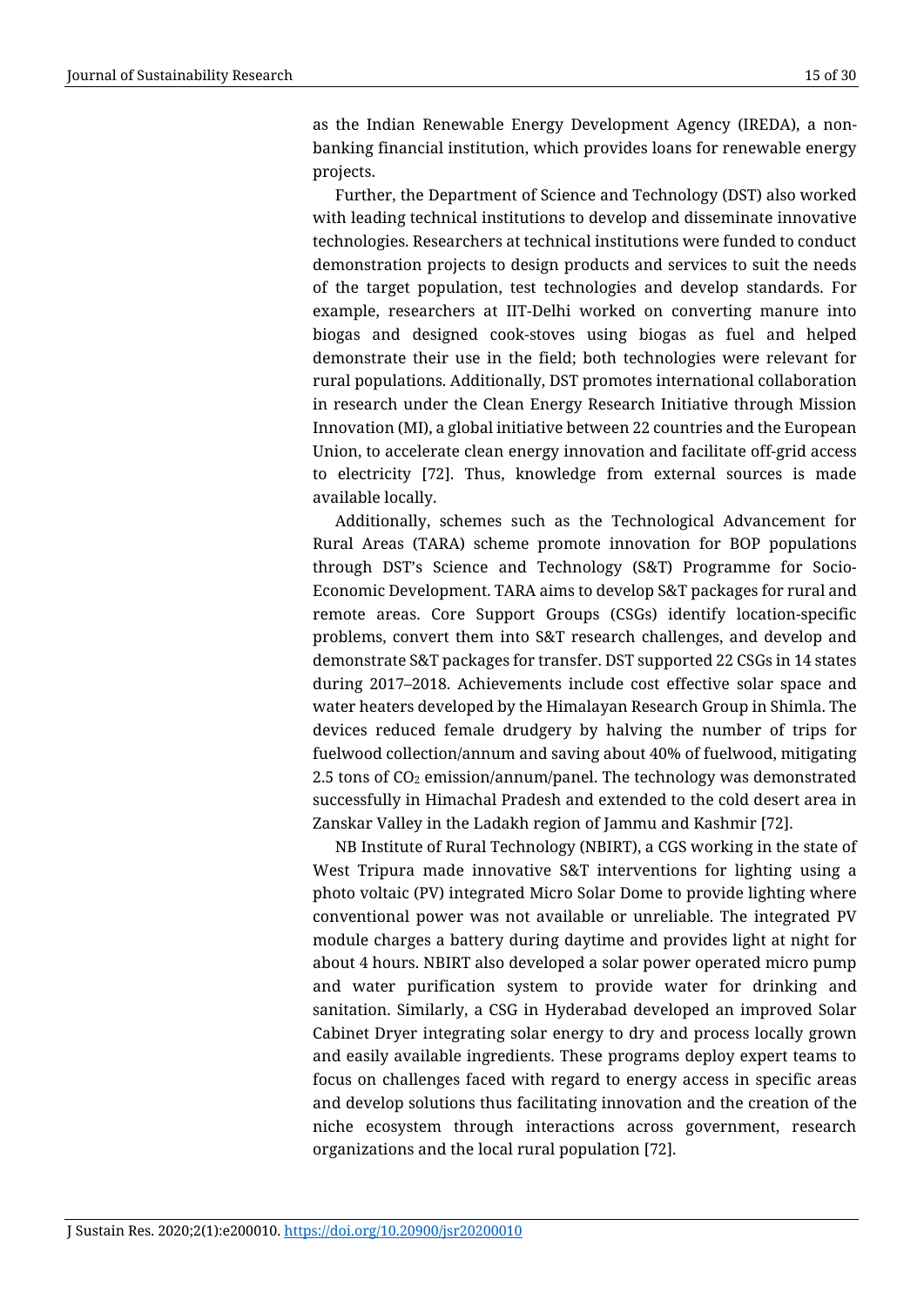In addition, DST also supports development of new science and technology (S&T) solutions by young S&T professionals via its Scheme for Young Scientists and Technologists in the areas of agriculture, health and nutrition for the non-farm sector. In 2017–2018 around 45 projects were recommended for support. Likewise, S&T interventions through the Uttarakhand State Council of Science and Technology targeted natural resources, skills and traditional crafts to generate livelihoods in 60 villages in the state of Uttarakhand. Capacity-building is addressed by strengthening local institutions in project sites and by disseminating new skills. Program interventions led to livelihood diversification in many areas (DST 2018). Thus, government programs and schemes were successful in fostering innovation and nurturing interactions across many organizations such as academic and technical institutions, support groups and local organizations to provide needed solutions [72].

Policies enacted and institutions established by the Government of India to support renewable energy are critical for building the infrastructure for renewable energy. Additionally, DST's focus on innovation aimed at BOP populations, support for new technologies through schemes to fund demonstration projects, and for entrepreneurship and local capacity building to enhance livelihoods emphasized the importance of this ecosystem. It also signalled the availability of new opportunities in an upcoming industry to entrepreneurs and established organizations. These initiatives involved collaborating with local institutions, universities, technical institutes and core support groups to reach the targeted communities. As a result, linkages were established with various organizations that gave DST and other associated organizations first-hand understanding of conditions faced by BOP populations and of their needs. These linkages also helped to enable flows of communication and knowledge exchange from the centre to the periphery and vice versa. Even though these initiatives were top down to begin with, implementation of the policies through schemes such as the TARA scheme and CSG projects led to greater outreach with other organizations and dispersion of knowledge through training and capacity building. The strengthening of these linkages contributed to enhancing ecosystem stability and resilience.

At the micro level, start-up organizations such as BlueSky Power, also provided innovative solutions and grew by fostering collaboration. The company was founded in 2008 by a software engineer who returned to India after having obtained a business degree, work experience in the software industry and founding a successful start-up in USA that was eventually sold to a company in Silicon Valley. The founder-entrepreneur was interested in a socially-conscious business and, after spending a year understanding the policy regime in India, decided to enter the Indian solar industry. He persisted with the project despite facing early policy challenges such as the regulation that required ownership of at least 50% of the land needed for a solar project. Subsequently, the policy was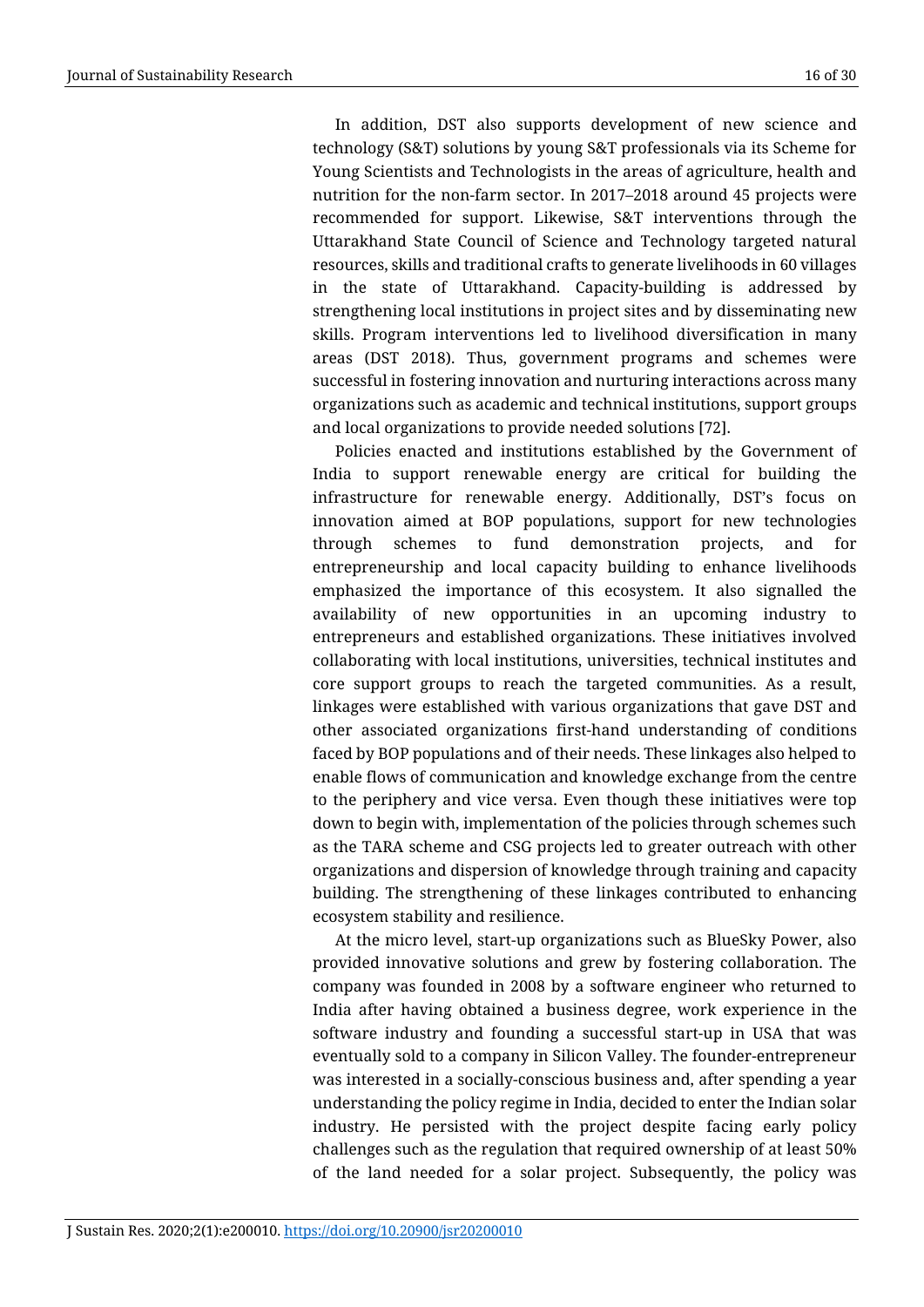changed and companies were given 180 days to obtain land after winning a project. BlueSky Power built its first grid connected solar power plant in Punjab in 2009, north of Amritsar. Interest in solar energy grew, and the Jawaharlal Nehru National Solar Mission also provided a boost to the solar energy industry.

BlueSky Power (the name of the company has been disguised for confidentiality) engaged in interactions with a various types of organizations. From the beginning, the company interacted with the government by providing inputs to build policies for solar energy. Taking advantage of the policy changes, BlueSky Power developed various projects throughout India in various states and was operating in nine states by 2014. The company signed contracts and worked with various distribution companies that bought power from it to sell to consumers. The cost of energy for the first project was Rs. 17 per unit (Rs. 17 = USD 0.24 as of 11/4/2019), and dropped to Rs. 6.5 or Rs. 7 per unit (Rs. 6.5–7 = USD 0.92– 0.099 as of 11/4/2019) over a period of five years. Over time, as the renewable energy ecosystem grew, in addition to contracting with the government, the company branched out to work with the private sector. As the company expanded its operations, its interactions included reaching out to leading international research institutes such as [Fraunhofer-Gesellschaft](https://www.fraunhofer.de/en.html) in Germany for technical expertise in specific knowledge domains. Interactions with the government, research institutes and others helped to increase BlueSky Power's ability to access knowledge, build resources and capabilities, thus contributing to the stability of the ecosystem.

Likewise, organizations like Mini Wind, Solar Lighting India, Village University and Flora Green (as noted below; names of these organizations have been disguised for confidentiality) took advantage of linkages with the government, academic institutions and funding agencies in India and internationally, along with partnerships with local entrepreneurs, banks and non-governmental organizations serving BOP populations in rural areas to help build the renewable energy ecosystem. In the case of Mini Wind, small windmills were an innovative product that could generate energy at low wind speeds and at low cost; collaborating with the Centre for Wind Energy allowed the organization to provide training on a larger scale, while collaborating with villagers enabled the villagers to acquire skills and maintain the system in the villages. Similarly, Solar Lighting India used collaborations with international agencies and an innovative financial model to provide financing for the rural poor. Village University took advantage of collaborations with the government, foundations and corporations to provide training in solar energy technologies to older village women who would return to their villages with this knowledge. Flora Green created a pathway to recycle waste flowers from temples into fertilizers and incense by connecting with temple committees, botanists, farmers, flower traders and fertilizer manufacturers. In each of these cases, collaborations enhanced the resources and knowledge available to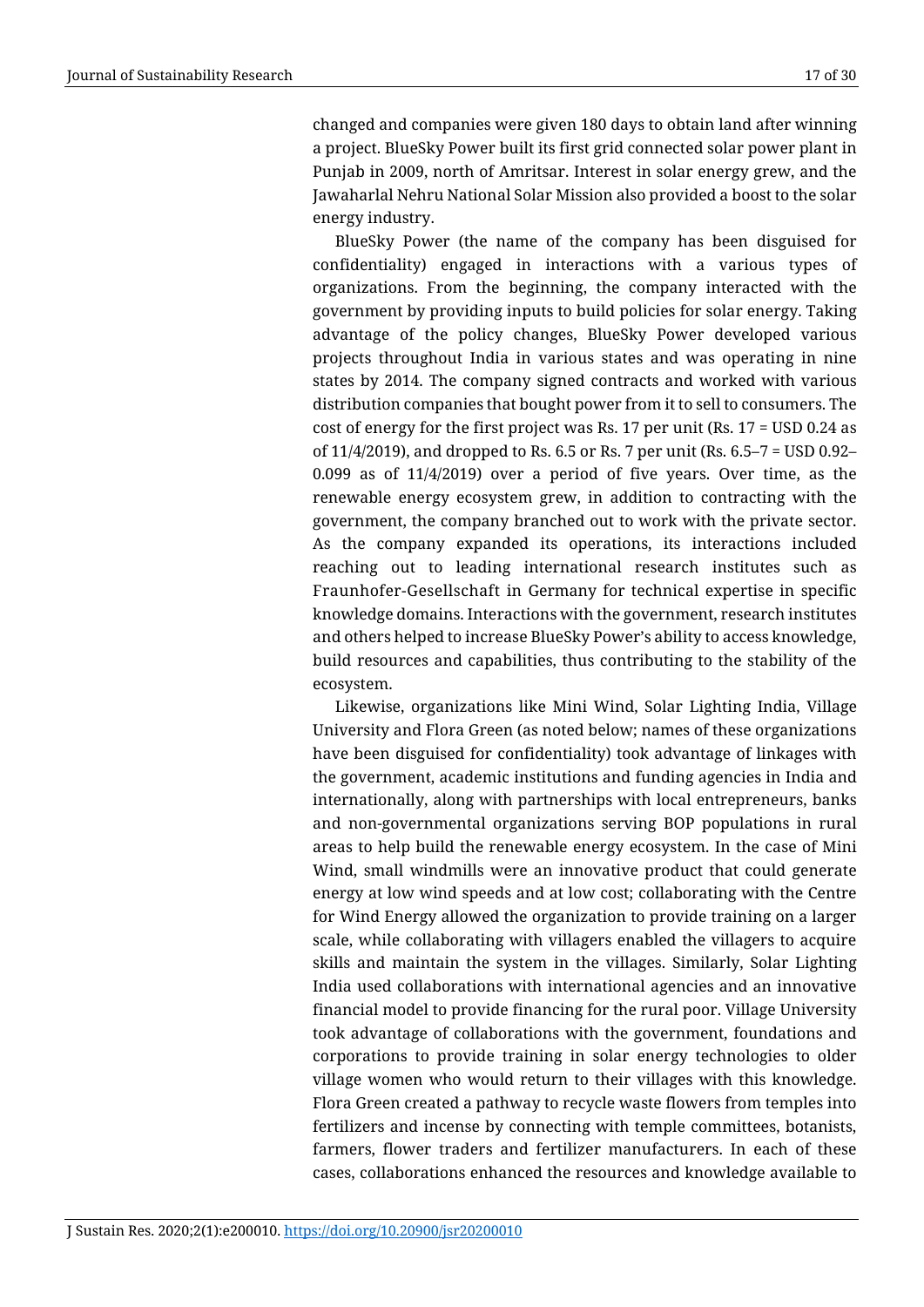these organizations, built the capabilities of the target population, created a channel to the target market and, thereby, helped to stabilize the ecosystem and enhance resilience.

## **Nurturing Entrepreneurship and Social Entrepreneurship**

The Government of India's Department of Science and Technology (DST) supports entrepreneurship. Technology Business Incubators (TBIs) were established in and around academic, technical and management institutions to tap technologies for venture creation using existing infrastructure and expertise. More than 120 TBIs and Science and Technology Entrepreneur Parks (STEP) had developed competence to become state-of-the-art incubators. New TBIs were established at Pune, Bangalore, Lucknow, Hyderabad, Bhopal, Jammu, Surat among other locations [72].

Various start-ups at TBIs had developed innovative products. For example, AirOK Technologies, a company incubated by IIT Madras, developed the Air OK Smart Purifier to remove environmental pollutants like particulates in hospitals, industry and waste management facilities. Similarly, a Smart Farming Collective was incubated by an alumnus at IIT Madras, the founder of Aibono. The company focuses on providing precision farming input and end-to-end management advice for fruit and vegetable farmers using sensors, cloud applications, data analytics, social and ambient sensors, and drone imaging to assess crop stress [72].

DST also established a national award for Technology Business Incubators and provides early-stage seed funding to start-ups to facilitate entrepreneurial entry. In 2017–2018, 11 TBIs were recommended for seed funding support. TBIs also initiated programs to accelerate innovation through mentoring and investment preparedness. Centres of Excellence were also established to provide expertise and help establish linkages with national and international partners. The NIDHI PRAYAS program, a preincubation grant initiative, addresses the gap in funding in taking an idea to the prototype stage, and supports about 100 innovators. Finally, an Entrepreneurs-in-Residence programme provides entrepreneurs a fellowship of up to Rs. 30,000 (USD 423.19) for one year to minimize the risk of pursuing entrepreneurship. Entrepreneurship and innovation are also encouraged through the New Generation Innovation and Entrepreneurship Development Centre and the India Innovation Growth Program, a public-private partnership between DST, Lockheed-Martin Corporation and Tata Trusts (DST, 2018). Women's entrepreneurship is supported via an accelerator program and mentorship [72]. Overall, at the macro level, support for entrepreneurship and social entrepreneurship (entrepreneurship focused on underserved populations) has facilitated the creation of new markets and niches including at the bottom of the pyramid as suggested by the framework.

Examples of entrepreneurship at the micro level include Mini Wind (the name of the company has been disguised for confidentiality), a wind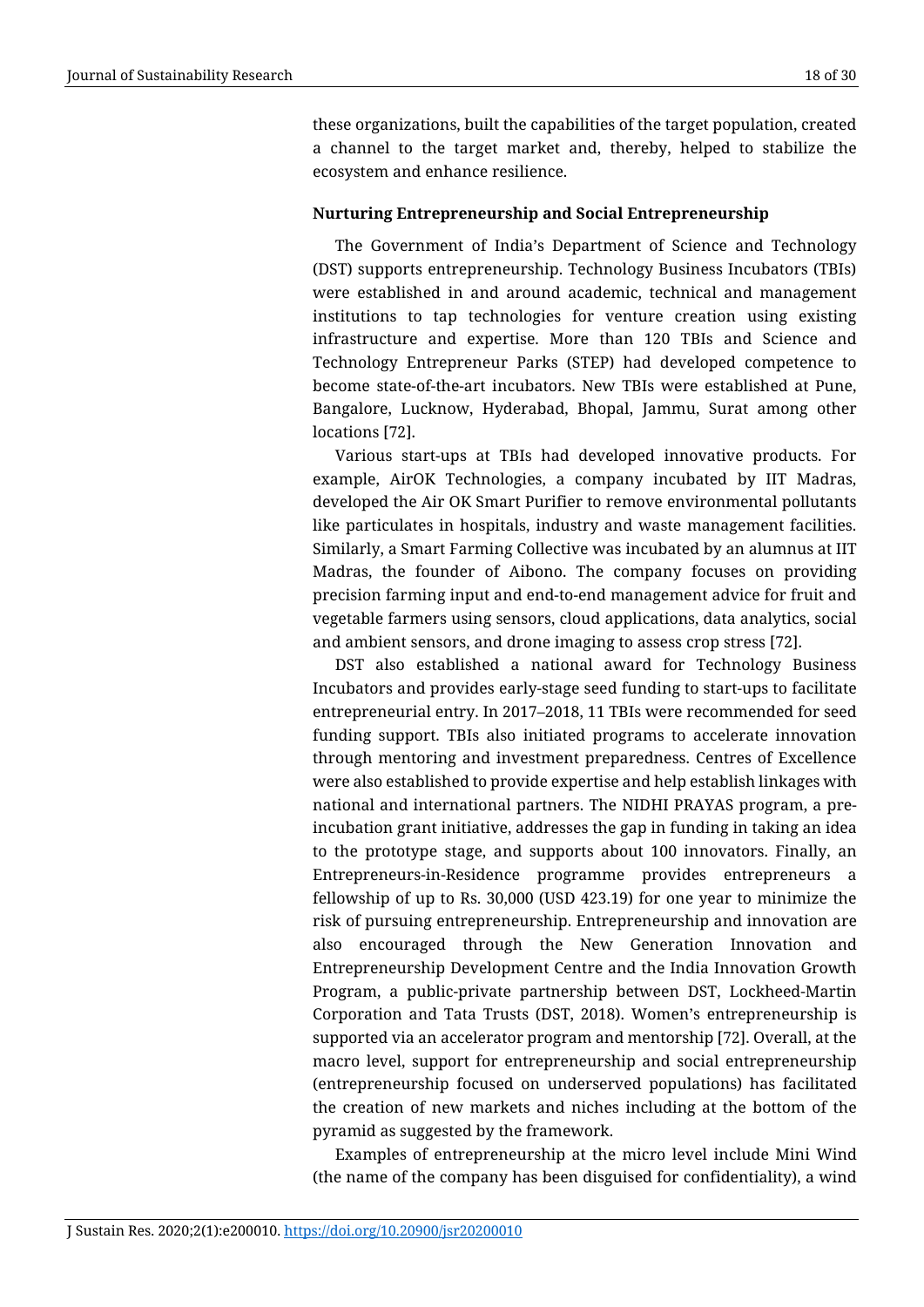energy company founded in 2010 to cater to the underserved in rural areas in India by an engineer with expertise in wind energy from the US and Ecuador. The company meets the power needs in villages by training, supplying and supporting rural mechanics to build, install and maintain low-cost wind turbines. Mini Wind produces turbines designed to operate efficiently at lower wind-speeds common in most regions. Over time, the company has grown to help villagers use wind energy for various applications such as water pumping, oil and millet processing and digital carpentry. The company has formed partnerships with villagers, rural entrepreneurs, as well as partnerships for manufacturing components such as turbine blades, installation of towers and for training. Villagers generate livelihoods as entrepreneurs, and support the ecosystem. In addition, though the organization is focused on small wind energy systems, in some cases, the systems have been combined with solar systems to alleviate problems of intermittency with both wind and solar energy. Over time, the organization developed an open source 3D printer to serve as a manufacturing hub for rural development. The printer will initially use recycled plastic for printing components and will graduate to testing composites (plastic and natural fibres) and ceramic components. This innovation was developed in collaboration with partners. Additionally, the organization has created teaching centres at the National Institute for Wind Energy and other locations in India and other countries.

Similarly, Solar Lighting India (the name of the company has been disguised for confidentiality), another enterprise serving the rural poor, provided solar lighting systems for BOP customers in villages that lack or have limited access to the grid. Realizing that, despite their willingness to pay for products, obtaining financing is hard for the poor because they have no credit history, the founder CEO built small-scale solar lighting systems. He also worked with rural banks to create affordable "lease-toown" schemes to make capital-intensive PV systems affordable, thereby facilitating financial inclusion of the rural poor.

A third organization, Village University (the name of the organization has been disguised for confidentiality), an educational non-governmental organization, was established in 1972 to address poverty and the energy crisis in India, and trains older village women across India as solar engineers. They learn how to install integrated circuit boards for solar home lights and to assemble solar lanterns and compact fluorescent lamps, parabolic solar cookers and solar water heaters to help electrify their villages. Upon returning to their villages, they are able to generate livelihoods for themselves as local entrepreneurs by providing various services, including maintenance. Over four decades, the program has extended to 70 countries (including those in Africa and Latin America) and has provided solar power and lighting to 550,000 people in 1300 villages worldwide. The training program is funded by the government of India, corporate partners around the world and through grants from organizations such as United Nations, the Skoll Foundation in the United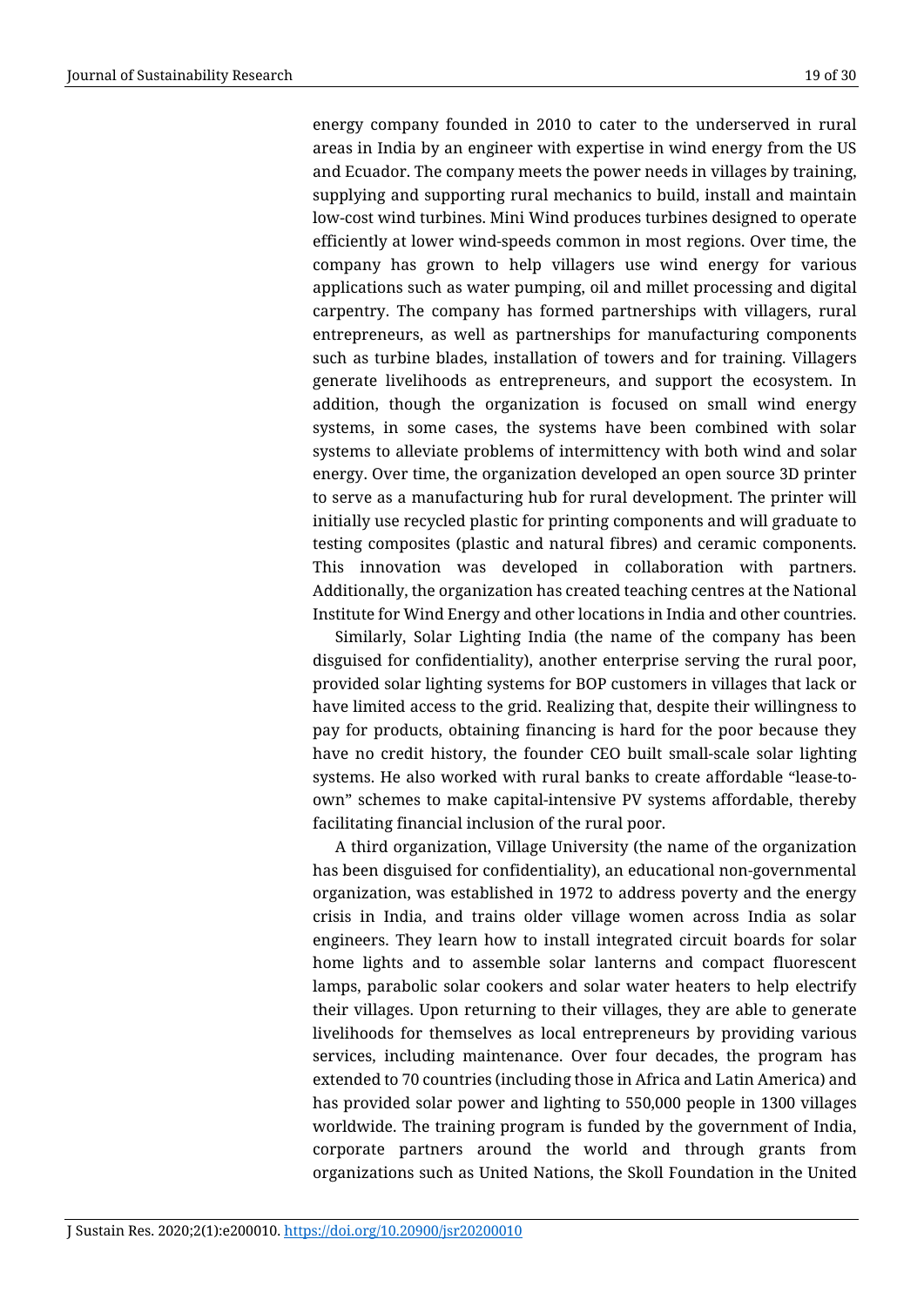States, the Fondation Ensemble in France and the Het Groene Woudt in the Netherlands.

A fourth start-up, Flora Green (the name of the company has been disguised for confidentiality), collects flower waste from temples and mosques for processing into natural products such as soap, incense, biofertilizer and bio-degradable Styrofoam to reduce pollution and pesticide discharge. The company has pioneered flower-cycling to process waste flowers and applied for five patents. The organization has employed more than 200 women who previously worked as scavengers in the informal sector to process flower waste, giving them an opportunity to improve their earnings from Rs 10 to Rs. 200 per day.

Overall, these entrepreneurial start-ups provided training, created innovative products and services that enabled livelihood generation for BOP populations, a segment hitherto ignored by established organizations. By addressing the needs of this population these start-up organizations facilitated participation and social inclusion, thereby helping to build a new market for renewable energy. Contrary to the view that markets exist a priori, the cases discussed in this paper suggest that entrepreneurship and entrepreneurial ventures are needed to create new markets. In recognition of the importance of entrepreneurship in the diffusing new technologies and innovations for BOP populations, the Government of India has also incorporated support for entrepreneurship as part of its mandate. This emphasis on entrepreneurship and attempt to distribute the task of diffusing technological solutions to entrepreneurial ventures contrasts with the historical stance of the government of India to conduct implementation via centralized departments and public sector organizations. At the micro level, the emergence of village entrepreneurs is interesting as it highlights the understanding that BOP populations need to develop and nurture entrepreneurial capabilities to ensure that this market is served.

#### **Developing Low-Cost Business Model Innovation**

Catering to the rural population and other BOP segments requires developing low-cost business models. As BOP consumers are extremely cost-sensitive, innovations must be frugal. Moreover, making the product/service accessible is a challenge as channels for after-sales service and maintenance are often lacking. In many cases large multinationals have not provided sufficient service and maintenance to meet the requirements of this population. Thus, both business-model innovation and product/service innovation are required to meet their needs.

In the case of Mini Wind, the founder and his team created small, low cost turbines that were suitable for use in villages. The typical turbine system consists of a turbine, a tower to raise it above trees and other obstacles, and a battery bank to store power and electronics. The product uses an open-source design adapted to render it suitable for rural conditions in India. To keep costs low, the company mobilizes pro-bono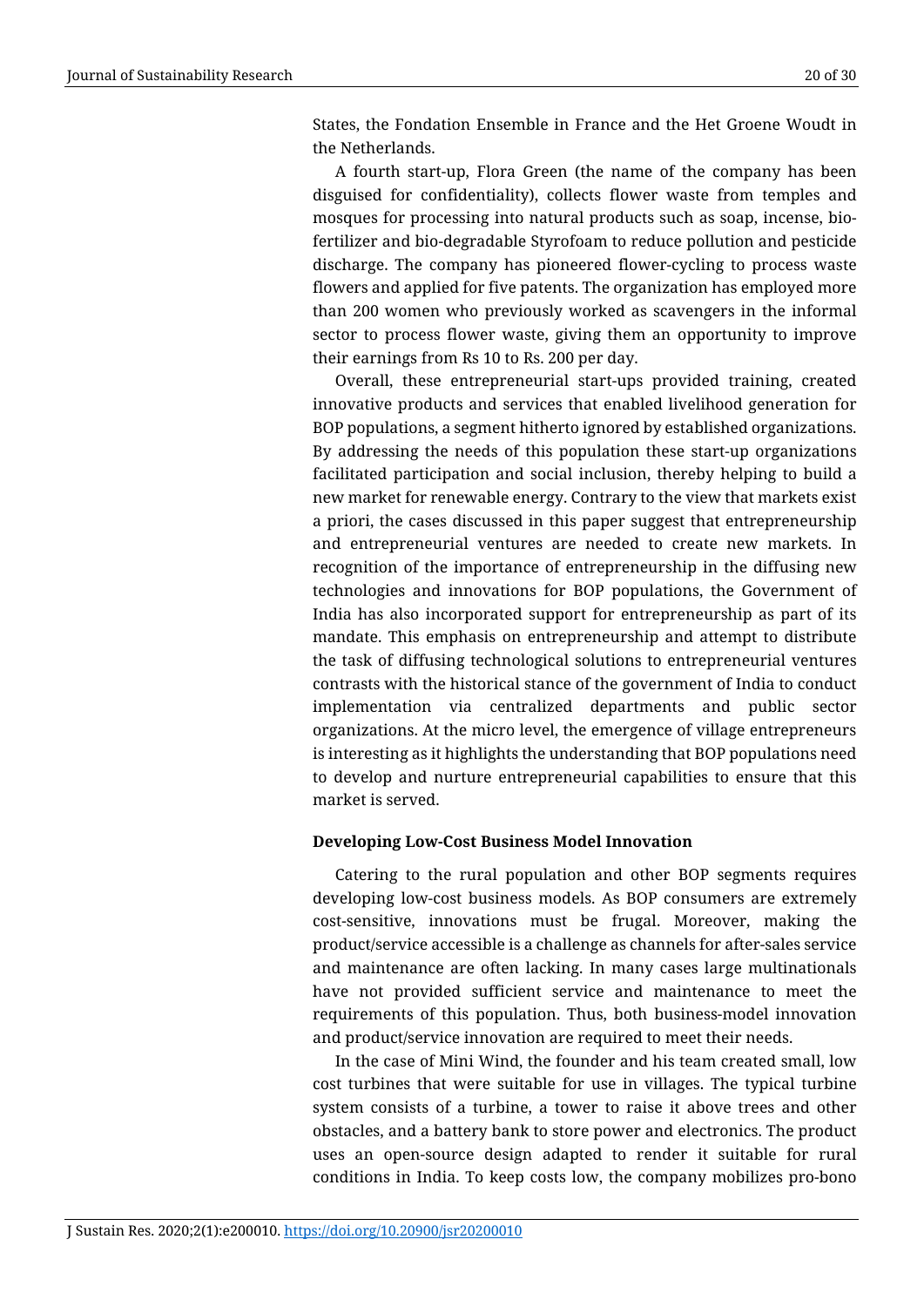engineering talent provided by volunteers who have engineering expertise in 3-D modelling, structural analysis, aerodynamics or fluid dynamics and power electronics. To ensure that service and maintenance needs were met in villages, the company trained village mechanics and entrepreneurs to become certified Village Partners who could design, install and maintain wind systems and serve others in the villages. Village Partners could also become certified regional trainers. The model also included certifying selected entrepreneurs to manufacture components and assemble turbines. Training sessions held in research centers like the National Institute for Wind Energy allowed the organization to scale and grow. Additionally the attempt to use 3D printing to create a rural hub for manufacturing indicates the creation of a new market to address the needs of the rural poor and facilitate socio-economic development.

Mini Wind's turbines are expected to cost Village Mechanics about Rs. 23,000 (350 USD) to build a 350 Watt machine. With economies of scale, these costs could be lowered to reduce the sale price of the turbine enabling small wind to be roughly equivalent to current solar PV costs (about 1 USD/watt). The smallest turbine at 100W has a manufacturing cost of Rs. 8000 (USD 112.9), while the largest turbine is 2.5 KW with a sale price of Rs. 130,000 (USD 1834.8). Even in Northern Tamil Nadu which has poor wind and lots of sun, Mini Wind's turbines are competitive to solar photovoltaic (PV) panels. In many cases PV and wind are complementary as some seasons are windy and others sunny. Besides diffusing renewable wind energy, the business model developed by Mini Wind helped to diffuse entrepreneurship and skills.

In the case of Solar Lighting India in southern India, the founderentrepreneur developed financing for the rural poor to enable them to have access to solar lighting. Partnerships with Tata BP, SWEA Bank, IFC and others facilitated the company's growth and by 2014, the company was serving over 180,000 households. Rural customers noted that besides significant savings in energy costs, using Solar Lighting's products also benefited their children's education. As banks were reluctant to finance BOP customers without collateral or credit history, Solar Lighting, together with its NGO partner, provided a loan guaranty on behalf of borrowers, thus enabling them to obtain financing. As a result of these loans, rural customers were included in the financial system leading the CEO to claim that solar energy should be regarded as an engine of development.

Additionally, the CEO of Solar Lighting noted that, just like consumers in urban markets, the rural poor also deserve servicing and maintenance for systems they purchase. Therefore, energy service centers are an important part of the organizational structure. The company also added sales of fuel-efficient cook stoves (using biomass as fuel and charcoal briquettes) to its product portfolio to leverage its distribution network. In 2014, the company had 36 offices, 278 employees and been profitable for the past 10 years. Moreover, the CEO emphasized that besides solar energy technologies, customers needed complementary innovations. For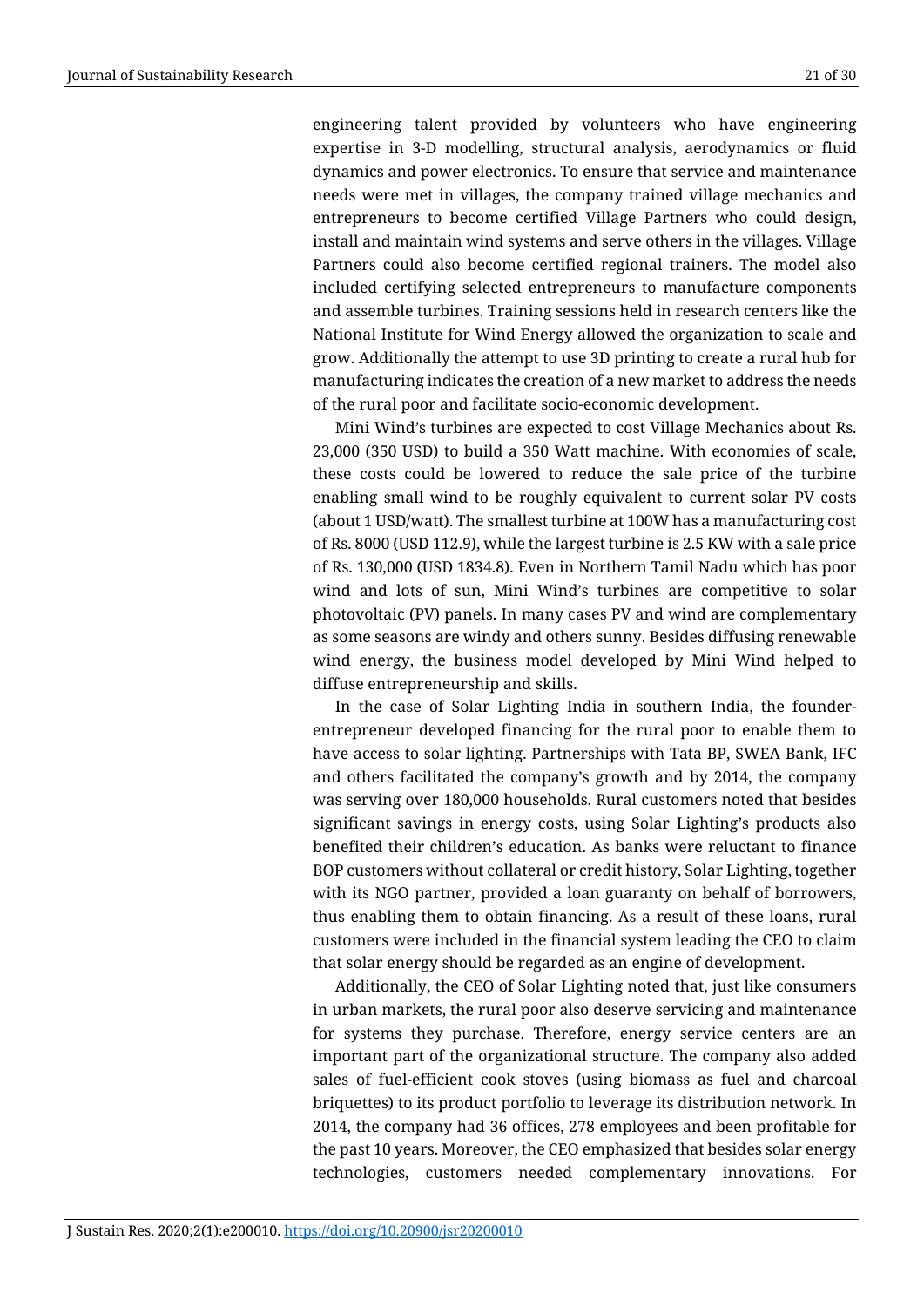example, the sewing machine used by a poor tailor needed to be reinvented to meet the needs of this population because the current machine assumed the existence of power supply from the grid. However, power supply from the grid is often limited or non-existent. In such ways, lack of innovation for BOP populations creates inefficiencies that can be mitigated by distributed energy systems. He also noted that it was critical to develop management from the bottom-up, and had trained and developed people who could reach the rural poor even if they were not highly educated.

Blue Sky Power also adopted new business models for private sector projects. For example, rooftop projects were undertaken for various companies to generate solar power to be fed to the grid. This included a pan-India project with a major Indian real estate company. Working with large companies instead of individual consumers was important to ensure that the project would be of sufficient size and scale. Smaller projects were not viable because of the challenges of financing risk, construction risk, and risk of non-payment. Additionally, there was the risk of resistance from distribution companies that were already supplying power. However, many of the larger solar projects were set up in rural areas to promote inclusive growth and provide employment in construction and infrastructure development while generating power for these areas, most of which did not have power even if they were connected to the grid. Here, delivery, maintenance and application models were different but the same basic technology was deployed as in small-scale projects. Taken together these helped to build the socio-economic sustainability of the solar energy ecosystem while reducing environmental impact.

While Village University focuses on electrification of villages through renewable energy by older women, a key goal is to help them generate livelihoods and become self-sufficient. The organization selects trainees from remote villages and sends them back to electrify their village. The program aims to make populations autonomous by providing know-how. The model emphasizes the following principles: reliance on local skills and indigenous solutions developed by combining traditional skills and experiential learning rather than importing skills from elsewhere; use of sophisticated technologies with an emphasis on having them in the hands of the communities so that they are not exploited; and respect for the equality and outstanding capabilities of women. Funding for the training was provided by the Government of India, foundations and corporations. Solar electrification in villages by women attending this program in villages across India, Ethiopia and Benin, has enabled the lighting up of households, schools and streets, safe delivery of babies in solar-lit homes, refrigeration of immunization products using solar electrified equipment, and transformed villages. A solar engineer from Kashmir trained by Village University returned to her village to work on electrifying 66 households for which each household would pay a small subscription fee when the solar system was set up. Electrification of villages reduced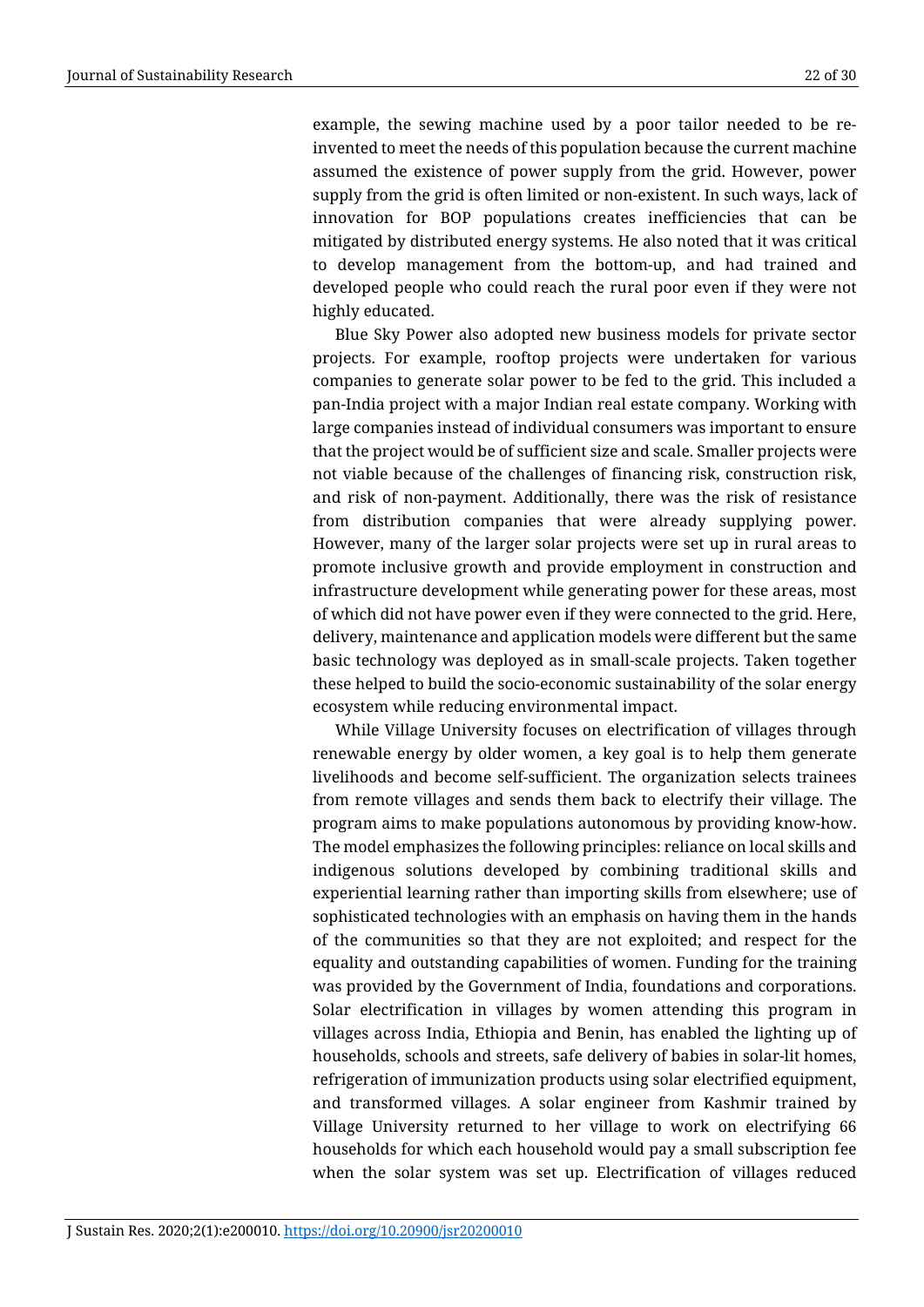firewood and fossil fuel consumption, produced lighting year-round, increased free time available to women and saved money. Training the women increased their self-confidence and power in the community as they were paid a salary as solar engineers. Additional entrepreneurial opportunities were available to the solar engineers after their return to the village.

Flora Green's key goal is to generate livelihoods. The company converts flower waste from temples into incense and other product including biodegradable packaging and bio-leathers. Besides preventing pollution of the Ganges, the organization provides opportunities for women's employment and empowerment. Women who previously worked as janitors instead process flowers into incense sticks and other natural products. Innovations include creating a value chain based on flower waste that employs poor women in urban and semi-urban areas to process the flowers and create high quality organic products. Products are marketed online and via dealers to consumers in urban areas. The business model is an example of a company creating a circular economy in which waste is converted into new products.

The focus on developing a low cost business model in each of these cases enables BOP populations to participate and, in doing so, facilitate niche creation. Over time, as the needs of the population are addressed and participation and exchange increase, the resilience of the ecosystem is likely to improve. Improved opportunities to generate livelihoods increases the use of renewable energy, and, thereby, enhances sustainability. It is interesting to note that providing low cost innovations in a distributed fashion helps to raise the aspirations and self-confidence of BOP populations as they begin to acquire new capabilities and see new opportunities within their reach.

#### **CONCLUSION & FUTURE RESEARCH**

Additionally, findings from applying the framework to India suggest that creating ecosystems for renewable energy that specifically address the needs of target BOP populations is critical for sustainable and inclusive growth. This involves fostering collaborations and linkages across organizations and the ecosystem, enabling the rise of entrepreneurs that cater to the BOP population and developing innovative low cost business models to reach the target population, thereby establishing niches. In combination, these three pillars help to create new markets at the bottom of the pyramid. At the national level, the government of India has created several initiatives to stimulate BOP innovation. It has partnered with academic and technical institutions across India to increase innovation targeting the needs of BOP populations in rural and remote areas. Goals include increasing access to energy, providing clean water and sanitation as well as providing livelihood generation opportunities and enabling social inclusion. Additionally, the government has encouraged entrepreneurial activity necessary for the diffusion of technological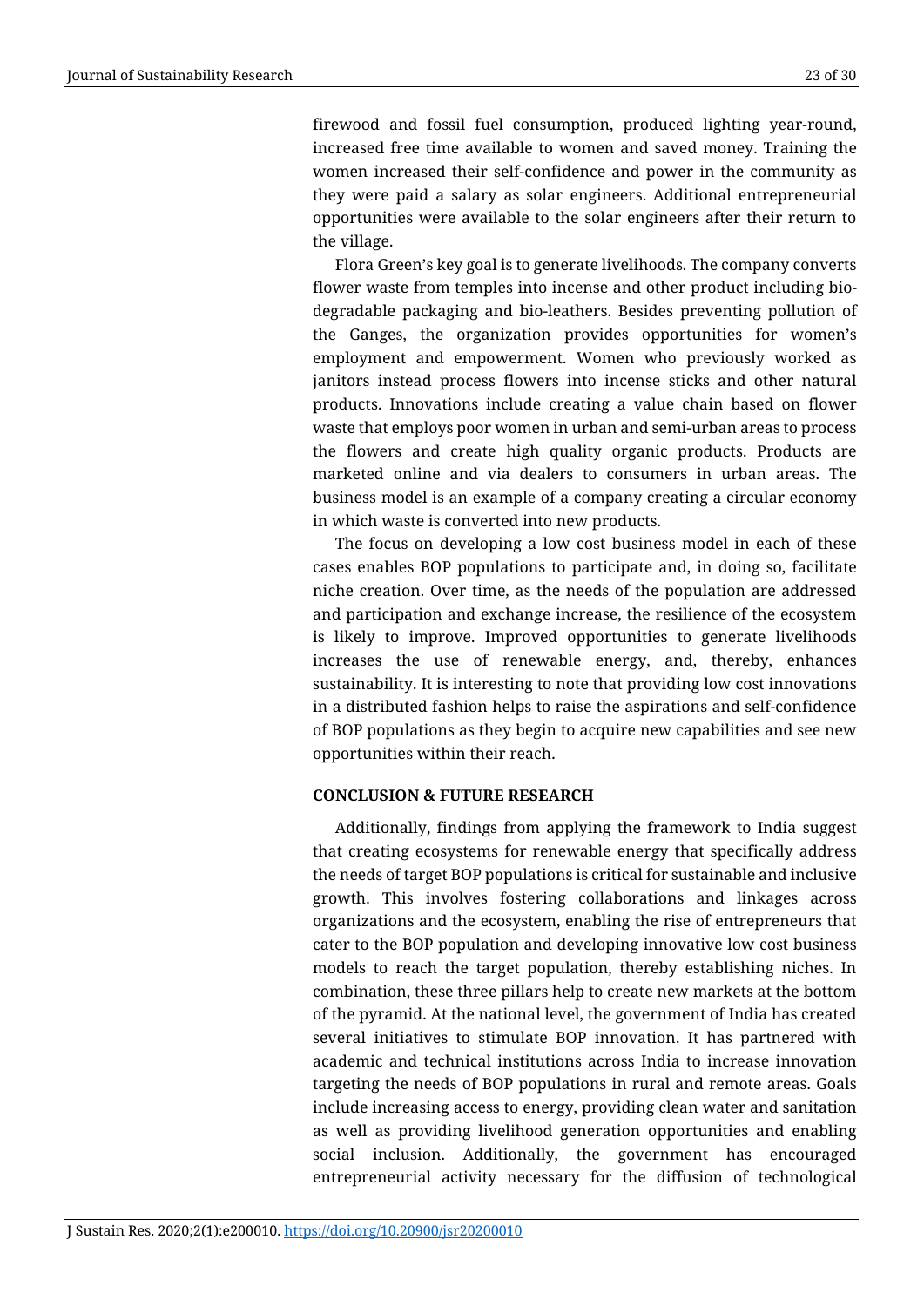innovations by providing stipends, linkages, training, skills and expertise to reduce the risks of entrepreneurship. Finally, several cases of entrepreneurial innovation for BOP populations suggest that renewable energy can boost social inclusion through livelihood generation and even include business models that promote sustainability by upcycling waste into new products. While a beginning has been made in creating an ecosystem for renewable energy for the bottom of the pyramid, continued investment in entrepreneurial start-up organizations is necessary to enable large-scale economic and social inclusion. A conclusion is that ecosystem creation is tantamount to market creation. In many cases, in villages, the institution of the market is non-existent or poorly established. Using an ecosystem perspective, it can be seen from the cases that various types of organizations are necessary to enable exchange to occur and for the renewable energy ecosystem to remain viable.

The paper also highlights that resilience in an industrial ecosystem (such as the ecosystem for renewable energy) is fostered through collaboration across different types of organizations associated with the system and inter-organizational exchanges. Start-up organizations connect with the government and funding agencies to acquire resources and knowledge while at the macro level, government organizations' efforts to stimulate entrepreneurship and innovation for BOP populations by supporting entrepreneurs can help to stabilize such renewable energy ecosystems. Over time, as the ecosystem stabilizes and demand grows, larger organizations may enter the space and offer additional products and services.

Traditional neo-classical approaches to development have assumed perfect information about trade and up-to-date technology produced by the scientific and technological system with national institutions in the background. In contrast, the neo-institutional approach argues that institutions and markets need to be constructed [73]. Insights from this paper suggest that, in the case of ecosystems for renewable energy that serve BOP populations, efforts to encourage rural development need not only be top-down and centralized. In addition, bottom-up, decentralized initiatives by entrepreneurs to address the needs of the target population are critical for the development of local capabilities, entrepreneurship and market creation. Consequently, a two-pronged approach, in which topdown institution-building through national level policy initiatives complements local-level entrepreneurial efforts that facilitate community involvement and participation, is effective in developing the ecosystem for renewable energy. This is possibly because efforts at the village level are critical for disseminating various types of skills, knowledge, entrepreneurial capabilities and for supporting and maintaining demand for new technologies. Although the paper focuses only on one developing economy, India, similar conditions exist in other countries, suggesting it is applicable to other settings. Other developing countries have attempted to create ecosystems for renewable energy to achieve sustainability and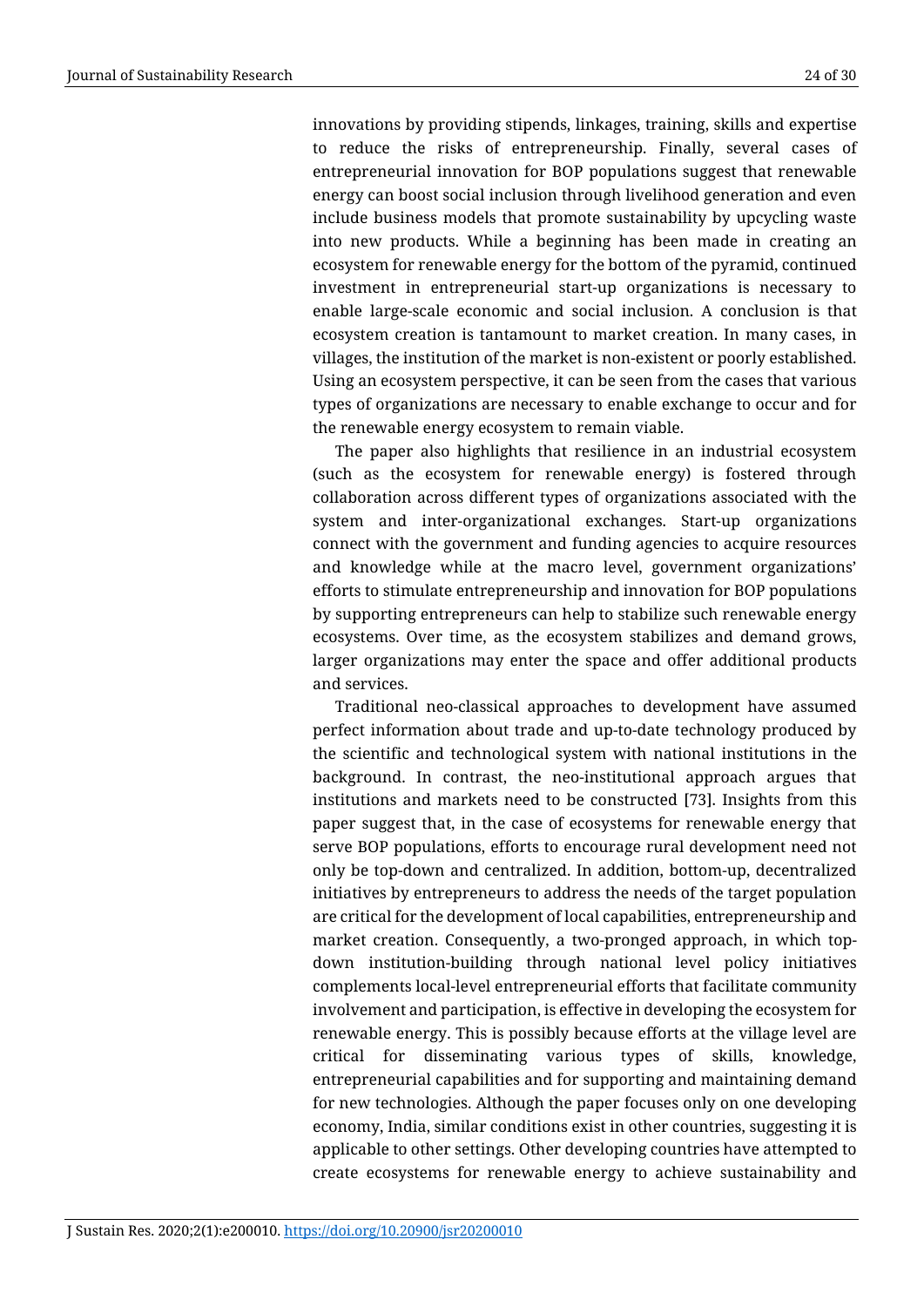social inclusion. For example, Itaipu Binacional in Brazil has created an ecosystem for various technologies based on renewable energy to initiate new industries such as solar battery powered automobiles, bio-gas production from waste, and create livelihood generation opportunities for artisanal organizations. Additionally, other mechanisms besides the three propositions outlined in this paper may be helpful in building ecosystems for sustainability and social inclusion. Nevertheless, the micro-finance literature provides support for entrepreneurship at the bottom of the pyramid. Moreover, the political regime and political institutions have not been considered in this paper.

Results indicate that livelihood generation is necessary for participation in any type of market economy. In the case of renewable energy ecosystems established for BOP populations, a focus on entrepreneurship and livelihood generation are necessary to enable BOP populations to participate in socio-economic activity. Findings from this study can be used to increase socio-economic inclusion in other developing countries through entrepreneurial ventures aimed at BOP populations. For example, governments in other developing countries could launch initiatives similar to those launched by the Government of India to stimulate innovation and support entrepreneurial ventures addressing the needs of the target populations so that the risk of entrepreneurial entry is reduced. Moreover, the finding that entrepreneurial ventures must collaborate with various types of organizations to reach the target population and involve the community is critical for the success of similar entrepreneurial ventures in other developing countries. Additionally, training villagers to operate and maintain the wind energy system or solar system and become entrepreneurs in turn is critical for socio-economic inclusion. As a result, villagers are able to participate in the ecosystem and generate improved livelihoods as, for example, in the case of Mini Wind, Solar Lighting India and Village University, thus enhancing socio-economic inclusion. Over time, as village entrepreneurs build demand for these technologies in rural areas and the market grows, other large-scale organizations are likely to find the sector attractive. These lessons can be used to enhance the success of entrepreneurial ventures and, thereby, stimulate entrepreneurship in other developing countries. Similarly, these insights can be used to foster sunrise industries with nascent technologies in industrialized economies as in the case of the biotechnology industry in its early stages in the United States.

Future research could include large surveys to test the framework in other countries. Additionally, future research could examine other mechanisms for stimulating inclusive growth by conducting studies and scenario analyses to investigate differences in ecosystem creation in different contexts and geographies. Studies could also examine how to scale up ecosystems for renewable energy catering to BOP populations and transform them into conventional markets. Additional ways to enhance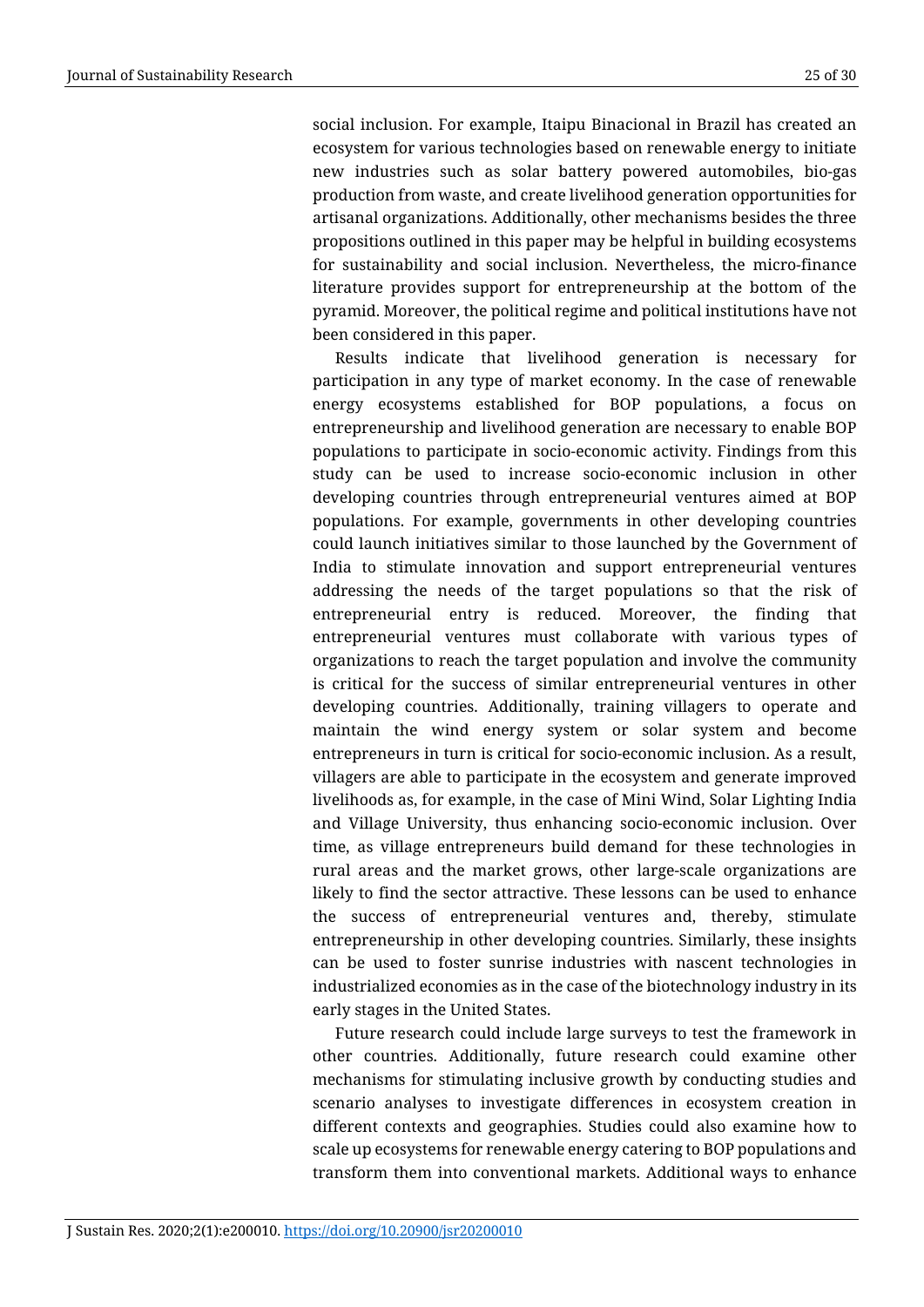sustainability could also be examined to improve our understanding of how to accelerate ecosystem creation for sustainability.

In conclusion, enabling inclusive growth and sustainability is imperative for developing countries given the large number of people at the bottom-of-the-pyramid currently excluded from the market economy and unable to access the benefits of technology and globalization. Additionally, as energy consumption at the base of the pyramid increases, building sustainability into business models via use of renewable energy or by transforming waste into new products is critical to reduce environmental degradation and reduce the cost of energy. Finally, innovations aimed at the BOP segment would lead to the creation of innovative business models to reach target markets and create new markets that might serve as engines of future growth.

## **ACKNOWLEDGEMENTS**

I am grateful to the Fulbright Scholar Program for funding a part of my research during the summers of 2013–2014. Also, I would like to acknowledge comments received from colleagues on presentations at conferences of the International Association for the Management of Technology.

## **REFERENCES**

- 1. Heal G. Sustainability and its Measurement. NBER Working Paper Series, # 17008. Cambridge (MA, US): National Bureau of Economic Research; 2011. Available from: http://www.nber.org/papers/w17008. Accessed 2017 Oct 15.
- 2. Arrow KJ, Dasgupta P, Goulder LH, Mumford KJ, Oleson K. Sustainability and the Measurement of Wealth. NBER Working Paper Series. Working Paper No. 16599. Cambridge (MA, US): National Bureau of Economic Research; 2010. Available from: [http://www.nber.org/papers/w16599.](http://www.nber.org/papers/w16599) Accessed 2017 Oct 15.
- 3. United Nations. Sustainable Development Knowledge Platform. New York (NY, US): United Nations; 2017. Available from: [https://sustainabledevelopment.un.org/.](https://sustainabledevelopment.un.org/) Accessed 2017 Aug 10.
- 4. Scheel C. Beyond sustainability. Transforming industrial zero-valued residues into increasing economic returns. J Clean Prod. 2016;131:376-86. doi: 10.1016/j.jclepro.2016.05.018
- 5. Surie G. Creating the innovation ecosystem for renewable energy via social entrepreneurship: Insights from India. Technol Forecast Soc Change. 2017;121:184-95.
- 6. REN21. Renewables: 2019: Global Status Report. Paris (France): REN21; 2019. Available from: [https://www.ren21.net/wp-content/uploads/2019/05/](https://www.ren21.net/wp-content/uploads/2019/05/gsr_2019_full_report_en.pdf) [gsr\\_2019\\_full\\_report\\_en.pdf.](https://www.ren21.net/wp-content/uploads/2019/05/gsr_2019_full_report_en.pdf) Accessed 2019 Oct 17.
- 7. MITSloan; BCG. The Innovation Bottom Line*.* In: Research Report Winter 2013. Boston (MA, US): MITSloan Management Review and the Boston Consulting Group (BCG); 2013. Available from: [https://www.bcg.com/documents/file126806.pdf.](https://www.bcg.com/documents/file126806.pdf) Accessed 2017 Oct 23.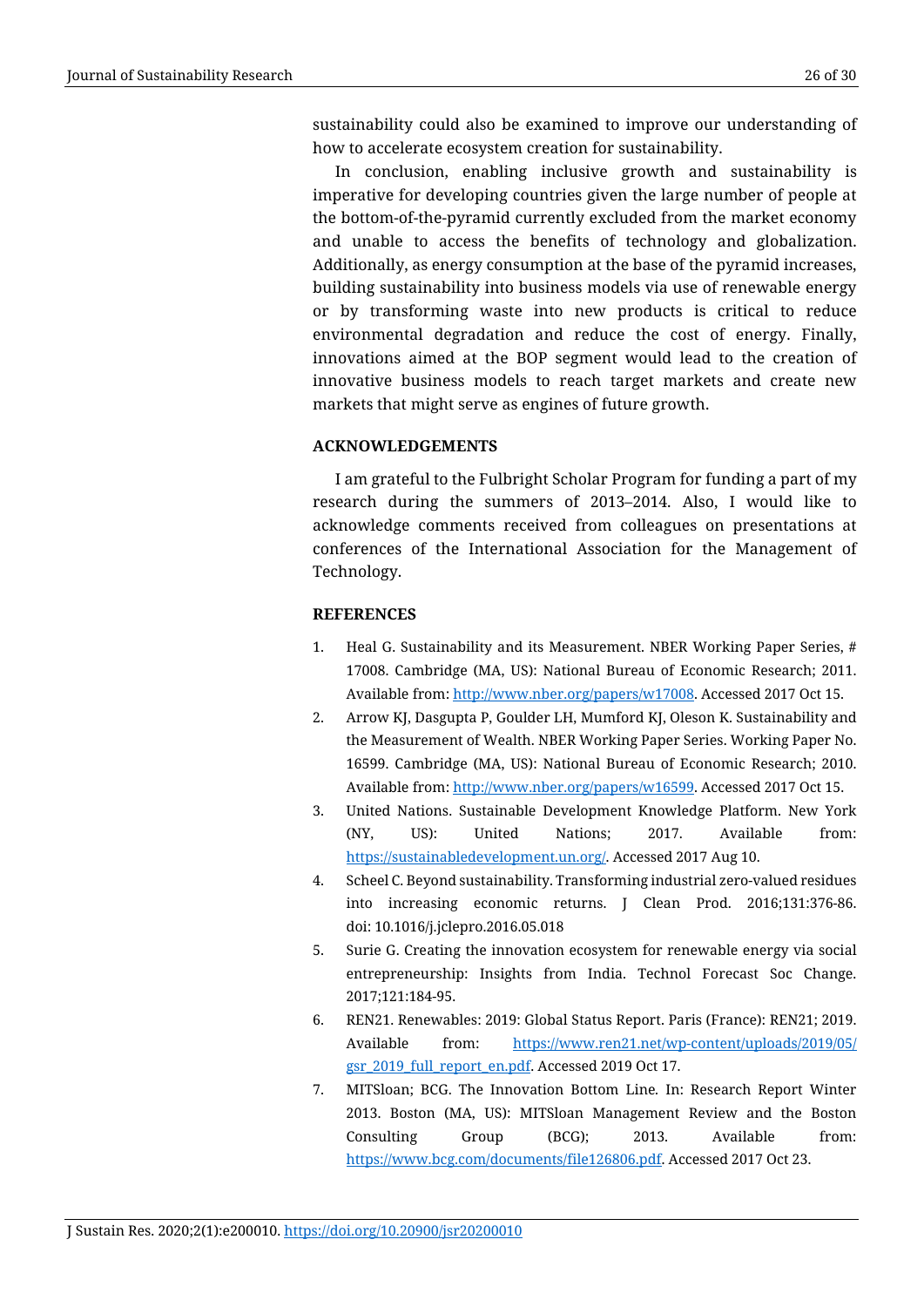- 8. McDonough W, Braungart M. Upcycling: Beyond Sustainability. New York (NY, US): North Point Press; 2010.
- 9. United Nations. Sustainable Development Goals. New York (NY, US): United Nations; 2015. Available from: [https://www.un.org/sustainabledevelopment/](https://www.un.org/sustainabledevelopment/sustainable-development-goals/) [sustainable-development-goals/.](https://www.un.org/sustainabledevelopment/sustainable-development-goals/) Accessed 2018 Jul 26.
- 10. Prahalad CK. Bottom of the Pyramid as a source of breakthrough innovations. J Prod Innov Manag. 2012;29(1):6-12.
- 11. International Energy Agency (IEA). World Energy Outlook 2018. Executive Summary. Paris (France): OECD/IEA; 2018. Available from: [https://webstore.iea.org/download/summary/190?fileName=English-WEO-](https://webstore.iea.org/download/summary/190?fileName=English-WEO-2018-ES.pdf)[2018-ES.pdf.](https://webstore.iea.org/download/summary/190?fileName=English-WEO-2018-ES.pdf) Accessed 2019 Oct 17.
- 12. Forbes. Modi Announces "100% Village Electrification", But 31 Million Indian Homes Are Still In The Dark. Forbes. 2018 May 7. Available from: [https://www.forbes.com/sites/suparnadutt/2018/05/07/modi-announces-100](https://www.forbes.com/sites/suparnadutt/2018/05/07/modi-announces-100-village-electrification-but-31-million-homes-are-still-in-the-dark/#1c8ee2b263ba) [village-electrification-but-31-million-homes-are-still-in-the-dark/#1c8ee2b263ba.](https://www.forbes.com/sites/suparnadutt/2018/05/07/modi-announces-100-village-electrification-but-31-million-homes-are-still-in-the-dark/#1c8ee2b263ba) Accessed 2019 Oct 18.
- 13. Forbes. Report: India Lifted 271 Million People Out of Poverty In a Decade. Forbes. 2019 July 12. Available from: [https://www.forbes.com/sites/](https://www.forbes.com/sites/niallmccarthy/2019/07/12/report-india-lifted-271-million-people-out-of-poverty-in-a-decade-infographic/#51bc91b72284) [niallmccarthy/2019/07/12/report-india-lifted-271-million-people-out-of](https://www.forbes.com/sites/niallmccarthy/2019/07/12/report-india-lifted-271-million-people-out-of-poverty-in-a-decade-infographic/#51bc91b72284)[poverty-in-a-decade-infographic/#51bc91b72284.](https://www.forbes.com/sites/niallmccarthy/2019/07/12/report-india-lifted-271-million-people-out-of-poverty-in-a-decade-infographic/#51bc91b72284) Accessed 2019 Oct 18.
- 14. Ashton WS. The Structure, Function and Evolution of a Regional Industrial Ecosystem. J Ind Ecol. 2009;13(2):228-46. doi: 10.1111/j.1530- 9290.2009.00111.x
- 15. Iansiti M, Richards GL. The information technology ecosystem: Structure, health and performance. Antitrust Bull. 2006;51(1):77-110.
- 16. McDonough W, Braungart M. Cradle to Cradle: Remaking the way we make things. New York (NY, US): [Farrar, Straus and Giroux;](https://www.google.com/search?q=Farrar,+Straus+and+Giroux&stick=H4sIAAAAAAAAAOPgE-LUz9U3SCqOrzBRAjONTQzNcrXUMsqt9JPzc3JSk0sy8_P0y4syS0pS8-LL84uyi60KSpNyMoszUosAtDbXGUAAAAA&sa=X&ved=0ahUKEwjO-NvQrZHXAhUJ3YMKHbgADxUQmxMI6QEoATAl) 2002.
- 17. Boons FAA, Baas LW. Types of industrial ecology: The problem of coordination. J Clean Prod. 1997;5(1-2):79-86. [https://doi.org/10.1016/S0959-](https://doi-org.libproxy.adelphi.edu/10.1016/S0959-6526(97)00007-3) [6526\(97\)00007-3](https://doi-org.libproxy.adelphi.edu/10.1016/S0959-6526(97)00007-3)
- 18. Chertow MR. "Uncovering" Industrial Symbiosis. J Ind Ecol. 2007;11(1):11-30.
- 19. Yin RK. Case Study Research: Design and Methods. 4th ed. Thousand Oaks (CA, US): Sage; 2009.
- 20. WCED. Our common future. Report of the World Commission on Environment and Development. New York (NY, US): United Nations; 1987. Available from: [https://sustainabledevelopment.un.org/content/documents/](https://sustainabledevelopment.un.org/content/documents/5987our-common-future.pdf) [5987our-common-future.pdf.](https://sustainabledevelopment.un.org/content/documents/5987our-common-future.pdf) Accessed 2019 Nov 3.
- 21. Pearce DW, Atkinson G. Measuring sustainable development. Ecodecision. 1993b;9:64-6.
- 22. Pearce DW, Atkinson G. Capital Theory and Measurement of Sustainable Development: An Indicator of Weak Sustainability. Ecol Econ. 1993a;8:103-8.
- 23. Van Den Bergh JM, Truffer B, Kallis G. An introduction to environmental innovation and societal transitions. Environ Innov Soc Trans. 2011;1:1-23.
- 24. Edquist C. Systems of innovations: Perspectives and Challenges. In: Fagerberg J, Mowery DC, Nelson RR, editors. Oxford Handbook of Innovation. Oxford (UK): Oxford University Press; 2005. p. 181-208.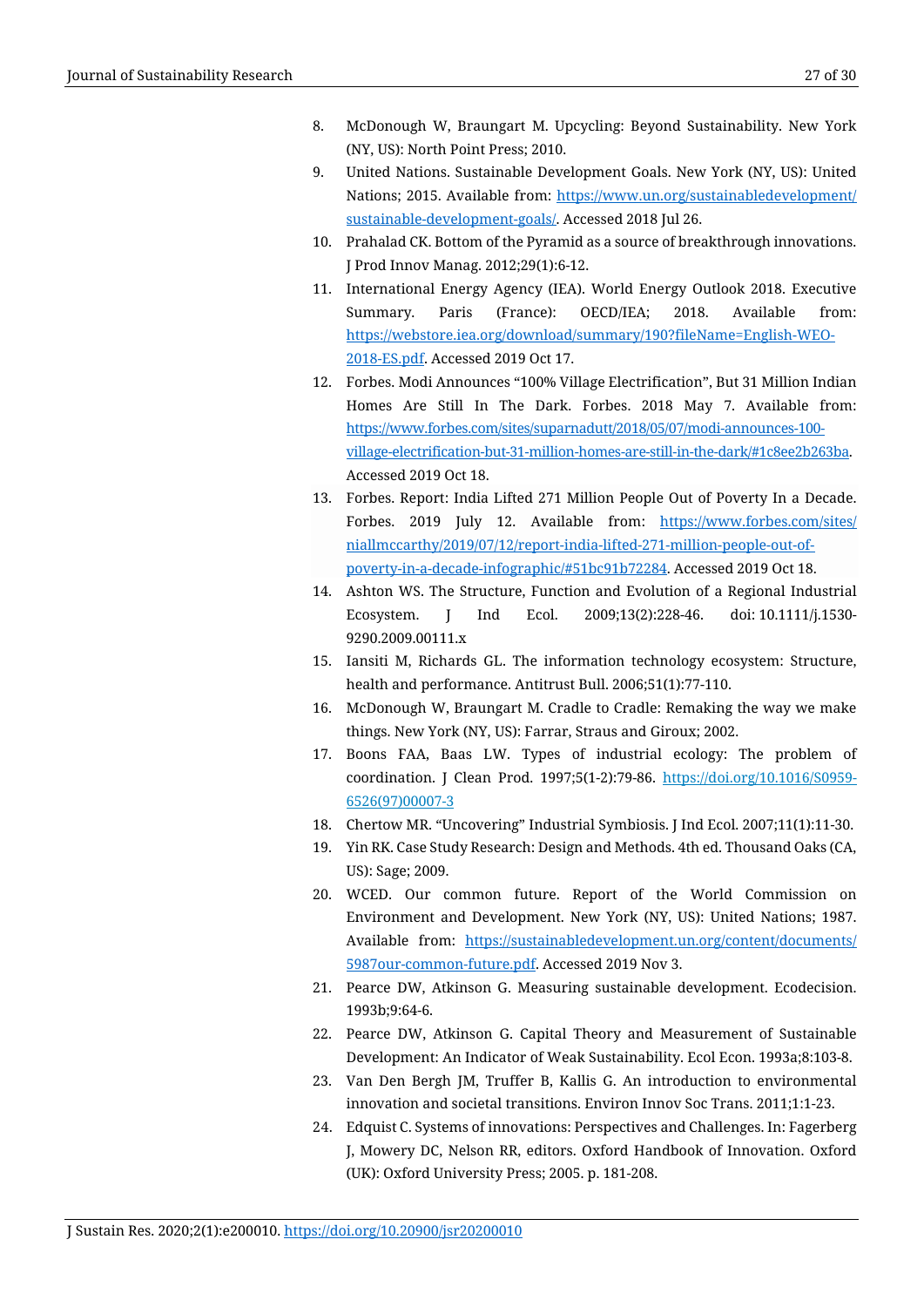- 25. Tukker A, Charter M, Vezzoli C, Sto E, Andersen MM. System Innovation for Sustainability 1: Perspectives on Radical Changes to Sustainable Consumption and Production. Sheffield (UK): Greenleaf; 2008.
- 26. Truffer B, Coenen L. Environmental Innovation and Sustainability Transitions in Regional Studies. Region Stud. 2012;46(1):1-21.
- 27. Freeman C. Technological infrastructure and international competitiveness. Draft paper submitted to the OECD Ad hoc group on Science, technology and competitiveness. August 1982. Mimeo. Later published as: Freeman C. Technological infrastructure and international competitiveness. Ind Corp Change. 2004;13:540-52.
- 28. Lundvall B. NISs and Globalization. In: The Learning Economy and the Economics of Hope. London (UK): Anthem Press; 2016.
- 29. Lundvall B, editor. National Systems of Innovation: Toward a Theory of Innovation and Interactive Learning. London (UK): Anthem Press; 2010.
- 30. Nelson RR. National Innovation Systems. New York (NY, US): Oxford University Press; 1993.
- 31. Miyazaki K, Islam N. Nanotechnology systems of innovation—An Analysis of industry and academia research activities. Technovation. 2007;27:661-75.
- 32. Hekkart MP, Suurs RA, Negro SO, Kuhlmann S, Smits RE. Functions of innovation systems: A new approach for analyzing technological change. Techol Forecast Soc Change. 2007;74:412-32.
- 33. Markard J, Raven R, Truffer B. Sustainability transitions: An emerging field of research and its prospects. Res Policy. 2012;41:955-67.
- 34. Geels FW, Schot J. Typology of sociotechnical transition pathways. Res Policy. 2007;36:399-417.
- 35. Zhu J, Ruth M. Exploring the resilience of industrial ecosystems. J Environ Manag. 2013;122:65-75.
- 36. Odum EP. The Strategy of Ecosystem Development. Science. 1969;164(3877):262-70.
- 37. Dunn BC, Steinemann A. Industrial ecology for sustainable communities. J Environ Plan Manag. 1998;41:661-72.
- 38. Baas LW, Boons FA. An industrial ecology project in practice: Exploring the boundaries of decision-making levels in regional industrial systems. J Clean Prod. 2004;12(8-10):1073-85.
- 39. Chertow MR, Ehrenfeld J. Organizing self-organizing systems: toward of theory of industrial symbiosis. J Ind Ecol. 2012;16:13-27.
- 40. Gibbs D, Deutz P, Proctor A. Industrial ecology and eco-industrial development: a potential paradigm for local and regional development? Region Stud. 2005;39:171-83.
- 41. Koh SCL, Gunasekaran A, Morris J, Obayi R, Ebrahimi SM. Conceptualizing a circular framework of supply chain resource sustainability. Int J Operat Prod Manag. 2017;37(10):1520-40.
- 42. Besiou M, Van Wassenhove LN. Addressing the challenge of modeling for decision-making in social responsible operations. Prod Operat Manag. 2015;24(9):1290-401.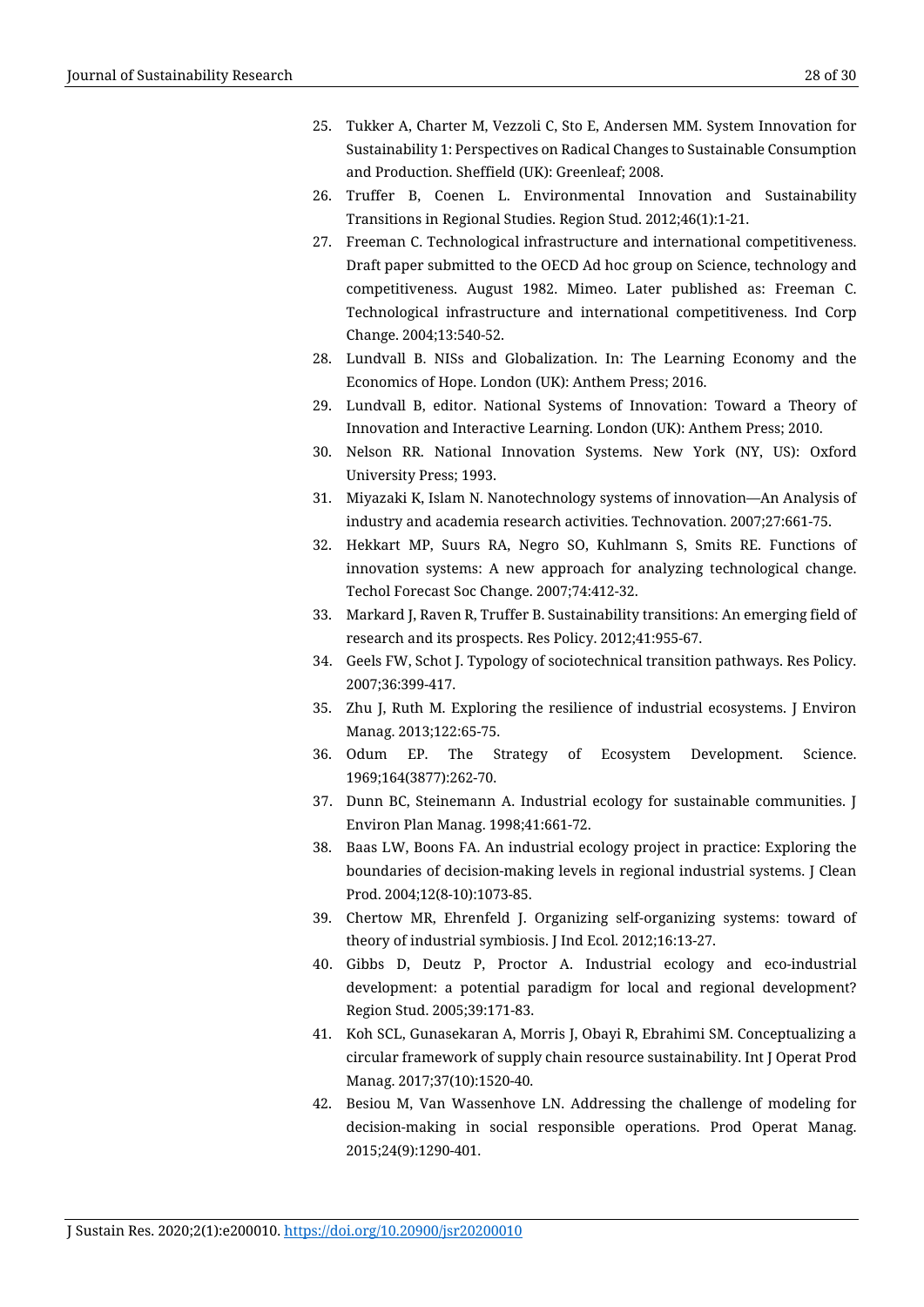- 43. Schumpeter JA. The Theory of Economic Development: An Inquiry into Profits, Capital, Credit, Interest, and the Business Cycle. Cambridge (MA, US): Harvard University Press; 1934.
- 44. Kirzner IM. Competition and Entrepreneurship. Chicago (IL, US): University of Chicago Press; 1973.
- 45. Baumol WJ. Entrepreneurship: Productive, Unproductive, and Destructive. J Politic Econ. 1990;98(5):893-921.
- 46. Boettke PJ[, Piano](https://www.emeraldinsight.com/author/Piano%2C+Ennio) E. Baumol's productive and unproductive entrepreneurship after 25 years. J Entrepreneurship Public Policy. 2016;5(2):130-44.
- 47. Klein PG, Mahoney JT, McGahan AM, Pitelis CN. Toward a theory of public entrepreneurship. Eur Manag Rev. 2010;7:1-15.
- 48. Baumol WJ, Litan RE, Schramm CJ. Good Capitalism, Bad Capitalism, and the Economics of Growth and Prosperity. New Haven (US): Yale University Press; 2007.
- 49. Ahlstrom D, Ding Z. Entrepreneurship in China: An overview. Int Small Bus J. 2014;32(6):610-8.
- 50. Audretsch DB, Keilbach MC, Lehman EE. Entrepreneurship and Economic Growth. New York (US): Oxford University Press; 2006.
- 51. Sachs JD. Common Wealth: Economics for a Crowded Planet. New York (US): The Penguin Press; 2008.
- 52. Hahn R. The Ethical Rational of Business for the Poor—Integrating the Concepts Bottom of the Pyramid, Sustainable Development, and Corporate Citizenship. J Bus Ethics. 2009;84(3):313-24.
- 53. Dacin PA, Dacin MT, Matear M. Social entrepreneurship: Why we don't need a new theory and how we move forward from here. Acad Manag Perspect. 2010;24(3):37-57.
- 54. Aoyagi C, Ganelli G. Asia's quest for inclusive growth revisited. J Asian Econ. 2015;40:29-46.
- 55. OECD. Focus on Inequality and Growth—December 2014. Paris (France): OECD; 2014. Available from: [https://www.oecd.org/social/Focus-Inequality](https://www.oecd.org/social/Focus-Inequality-and-Growth-2014.pdf)[and-Growth-2014.pdf.](https://www.oecd.org/social/Focus-Inequality-and-Growth-2014.pdf) Accessed 2018 Nov 29.
- 56. Okun AM. Equality and efficiency: The big trade-off. Washington, D.C. (US): Brookings Institution Press; 1975.
- 57. Berg AG, Ostry JD. Equality and Efficiency Is there a trade-off between the two or do they go hand in hand? Finance Dev. 2011;48(3):12-5.
- 58. Ostry JD, Berg A, Tsangarides CG. Redistribution, Inequality and Growth*.*  International Monetary Fund Staff Discussion Note. Washington, D.C. (US): International Monetary Fund; 2014.
- 59. Sen K. Inclusive growth: When may we expect it? When may we not? Asian Dev Rev. 2014;31(1):136-62.
- 60. Thorat S, Dubey A. Has growth been socially inclusive during 1993-1994— 2009-10? Econ Polit Weekly. 2012;47(10):43-53.
- 61. Pierie F, Bekkering J, Benders RMJ, van Gemert WJT, Moll HC. A new approach for measuring the environmental sustainability of renewable energy production systems: Focused on the modelling of green gas production pathways. Appl Energy. 2016;162:131-8.